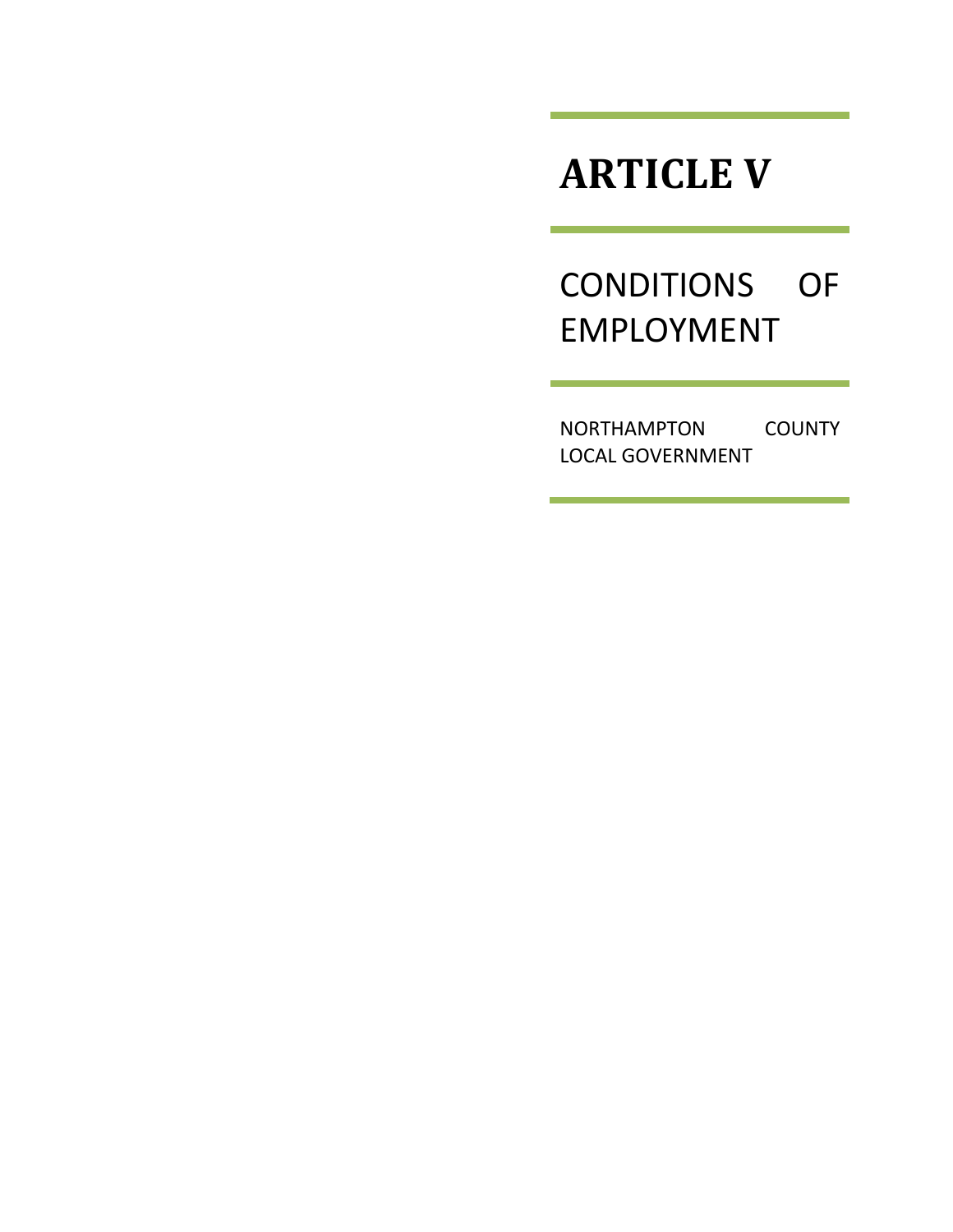# **Contents**

| Section 18. Employee Responsibility to Report Evidence of Fraud or Violation of Laws  23 |  |
|------------------------------------------------------------------------------------------|--|
| Section 19. Smoking Policy: Tobacco-Free Governmental Buildings, Real Property and       |  |
|                                                                                          |  |
|                                                                                          |  |
|                                                                                          |  |
|                                                                                          |  |
|                                                                                          |  |
|                                                                                          |  |
|                                                                                          |  |
|                                                                                          |  |
|                                                                                          |  |
|                                                                                          |  |
|                                                                                          |  |
|                                                                                          |  |
|                                                                                          |  |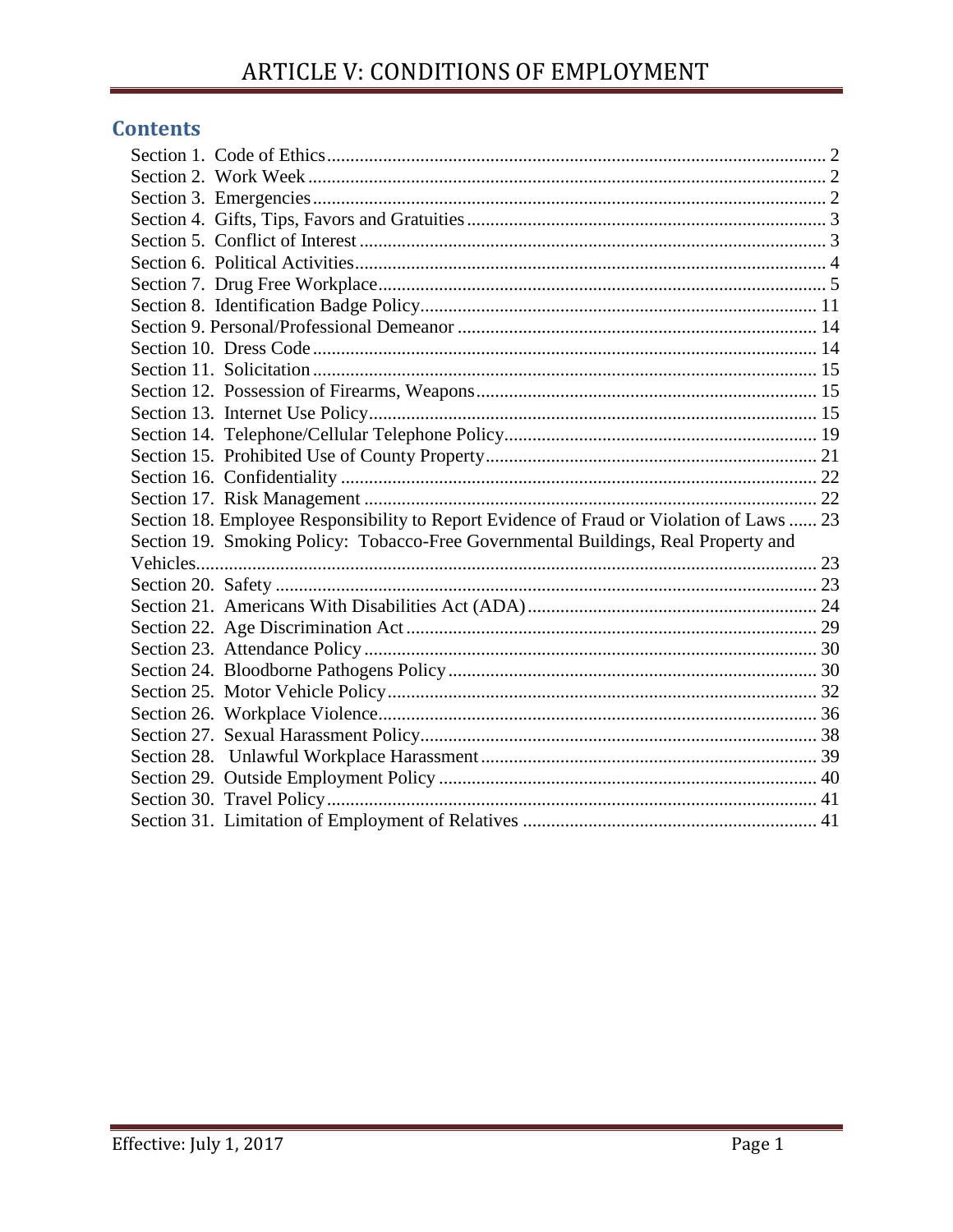# <span id="page-2-0"></span>**Section 1. Code of Ethics**

It is the responsibility of Northampton County employees to ensure that all citizens, contractors, patients and co-workers are treated with dignity and respect without regard to race, sex, age, religion, disabilities, political beliefs, economic conditions or national origin.

Employees shall strive to increase accessibility of all services and resources including providing a prompt and professional response to identifiable needs of consumers and the general public. Employees shall ensure the rights of those served are observed with privacy and with appropriate and professional care.

Employees shall conduct themselves in accordance with widely accepted professional standards of behavior and shall perform their duties in compliance with laws, statutes, and regulations relevant to the operations of Northampton County.

# <span id="page-2-1"></span>**Section 2. Work Week**

General County offices will be open to the public each Monday through Friday continuously from 8:30 a.m. to 5:00 p.m. The normal workday shall be 7.5 hours between the hours of 8:30 a.m. and 5:00 p.m. with one (1) hour permitted for lunch.

Exceptions may be made if authorized by the County Manager and when it is an observed holiday or the activities of a particular department require some other schedule to meet the needs of the County. Written approval of all exceptions will be placed in the employee's personnel file. The standard schedule shall not apply to "on call" personnel or those County departments which operate on a different schedule.

A workweek shall be defined as follows: From 12:01 am Sunday through 12:00 midnight on Saturday for all employees.

## <span id="page-2-2"></span>**Section 3. Emergencies**

County employees, as a condition of their initial and continued employment, shall be available for work during emergency situations. Unless *exempt* under the Fair Labor Standards Act, employees shall be given *compensatory time* for such work as required. (*See* "Compensatory Time" – Article III)

Once the emergency condition is declared, the employee is not required to stay at home for possible call back, but is required to report to the appropriate authority to ascertain the need for his/her services. Failure to comply with direct orders pertaining to emergency/disastrous situations may result in disciplinary actions up to and including dismissal.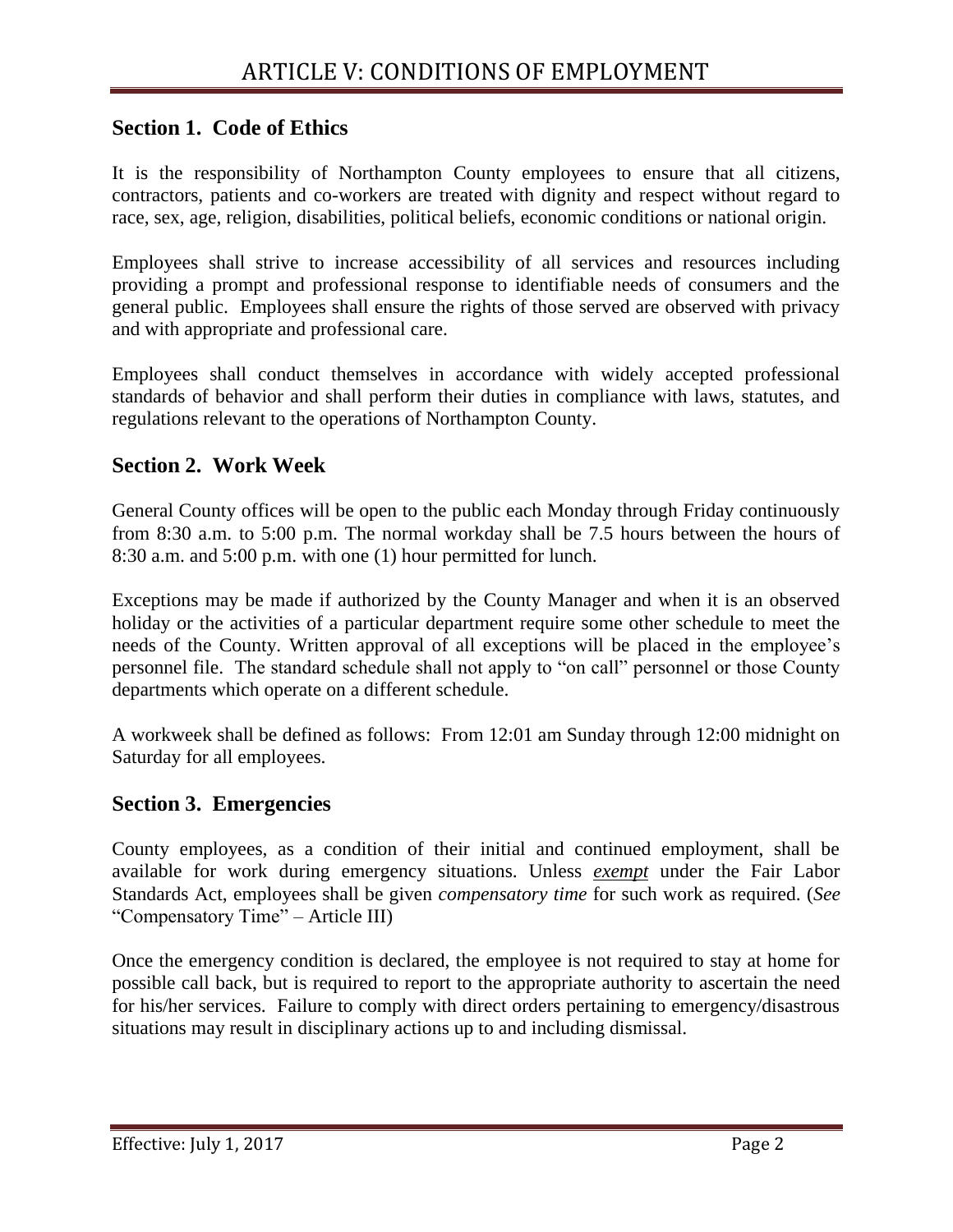# <span id="page-3-0"></span>**Section 4. Gifts, Tips, Favors and Gratuities**

Northampton County officials and employees shall not accept gifts, favors, gratuities or other things of value which may influence, tend to influence or appear to have the capacity to influence that official or employee in the discharge of his/her duties.

No County official or employee shall accept any gift, whether in the form of a service, loan, item or promise from any person, firm or corporation who, in the official's or employee's knowledge, is interested directly or indirectly in any manner whatsoever in business dealings with the County.

All promotional gifts received during the conduct of County business shall be delivered to and accounted for by the Finance Officer or his/her designee.

No County official or employee shall grant any improper favor, service or other thing of value in the discharge of duties. All County officials and employees shall refuse gratuities in the form of money. The only exception to this policy may be the acceptance of a meal(s) during a work-business setting.

## <span id="page-3-1"></span>**Section 5. Conflict of Interest**

Northampton County employees shall conduct themselves in their public employment and in their personal transactions in such a manner as to merit public confidence in their performance and profession. Employees are prohibited from engaging in any public or private activity which presents a conflict of interest or which could be reasonably interpreted as a conflict of interest.

Conflict of interest is defined as any condition, circumstance, event or transaction in which a County employee's prospect of actual or potential personal gain results in the County employee acting in his/her own interest rather than in the County interest. Even when the potential for personal gain seems remote, the mere appearance of a conflict between County affairs and private interests may undermine public confidence in the County, its administrators and employees. Therefore, it is imperative that employees and administrators avoid conduct and situations that could represent the pursuit of personal gain at the expense of or in conflict with the County interest.

Employees shall not use County supplies, equipment, vehicles or facilities for any private enterprise or personal convenience. Equipment, supplies, materials and tools purchased by and for County business may not be removed from the County premises *except* when authorized in the conduct of official duties.

Employees shall not disclose to others or use to further their personal interests any confidential information acquired by them in the course of their official duties.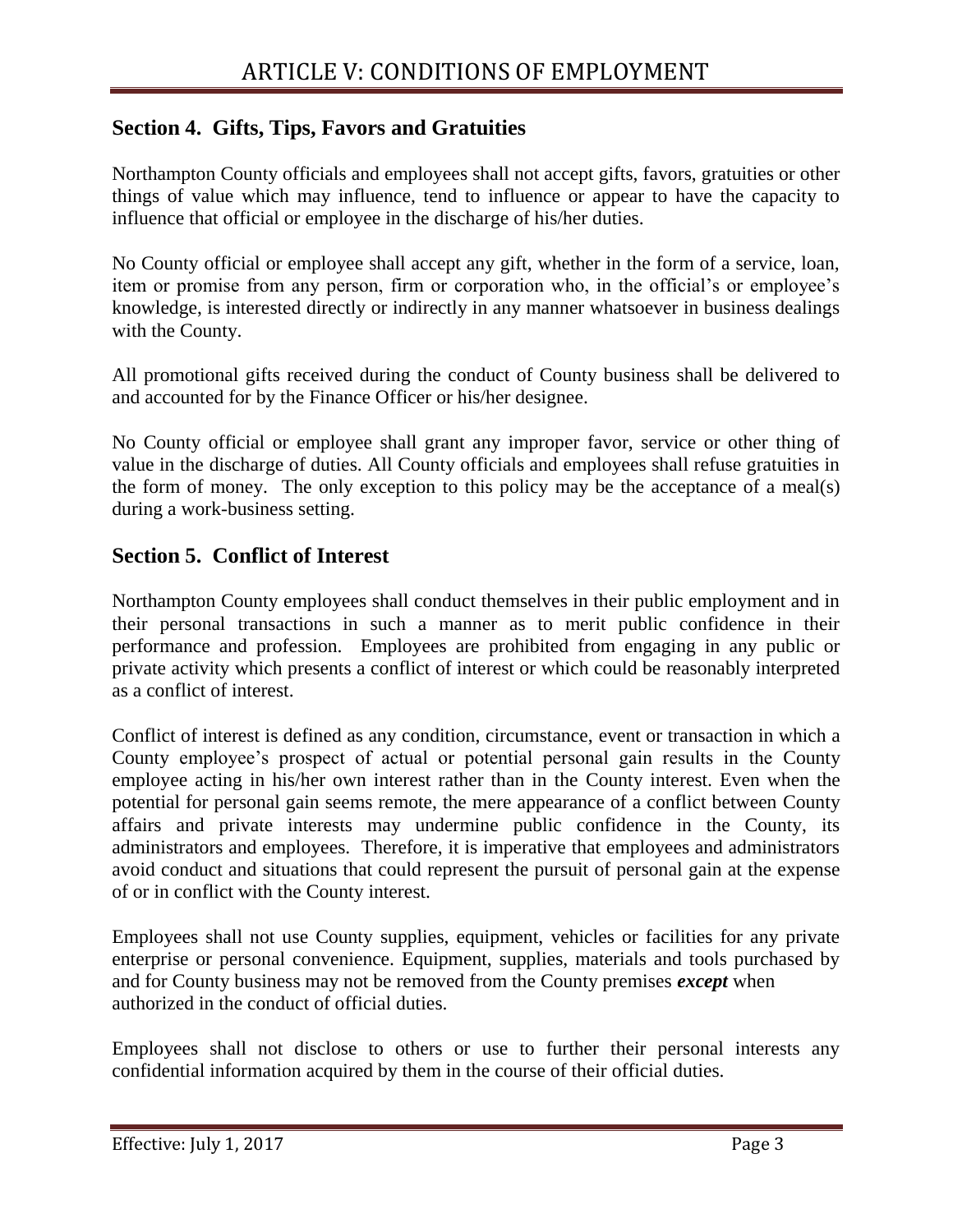Employees shall not endorse commercial products or services or any private enterprise where there exists, directly or indirectly, a personal or family economic interest whether or not such endorsement is for compensation.

Employees shall not grant any special considerations, treatment or advantage to any citizen or public or private entity beyond that which is available to every other citizen or entity. County employees and administrators shall not enter into any contract involving the County with any person or entity with whom the employee or administrator has any personal or family economic interest or sexual or romantic interest. Participation by an employee in a sexual or romantic relationship or in any way soliciting or encouraging such a relationship with a contractor or business shall be grounds for the immediate termination of employment for reasons of unacceptable personal conduct.

Employees shall not invest nor hold any investment directly or indirectly in any financial business, commercial or private enterprise that creates a conflict or is incompatible with their official duties.

Employees may purchase products and services from companies affiliated with the County so long as the employees do not use their employment with the County as the basis for eligibility for discounts, loans, favors or other personal benefits not routinely available to customers of those companies.

Employees are specifically prohibited from giving or lending money or other items of value to any contractor or business and from borrowing or receiving money or other items of value from any party, business or individual.

# <span id="page-4-0"></span>**Section 6. Political Activities**

Every County employee has a civic responsibility to support good government by every available means and in every appropriate manner. Any employee, outside work hours, may join or affiliate with civic organizations of a partisan or political nature, may attend political meetings, may advocate and support the principles or policies of civic or political organizations in accordance with the Constitution and laws of the State of North Carolina and of the United States of America.

However, no County employee shall, while on duty, do the following:

- 1. Engage in any political or partisan activity;
- 2. Use official authority or influence for the purpose of interfering with or affecting the results of an election of a nomination for office;
- 3. Be required, as a duty or conditions of employment, promotion, or tenure to contribute funds for political or partisan purposes;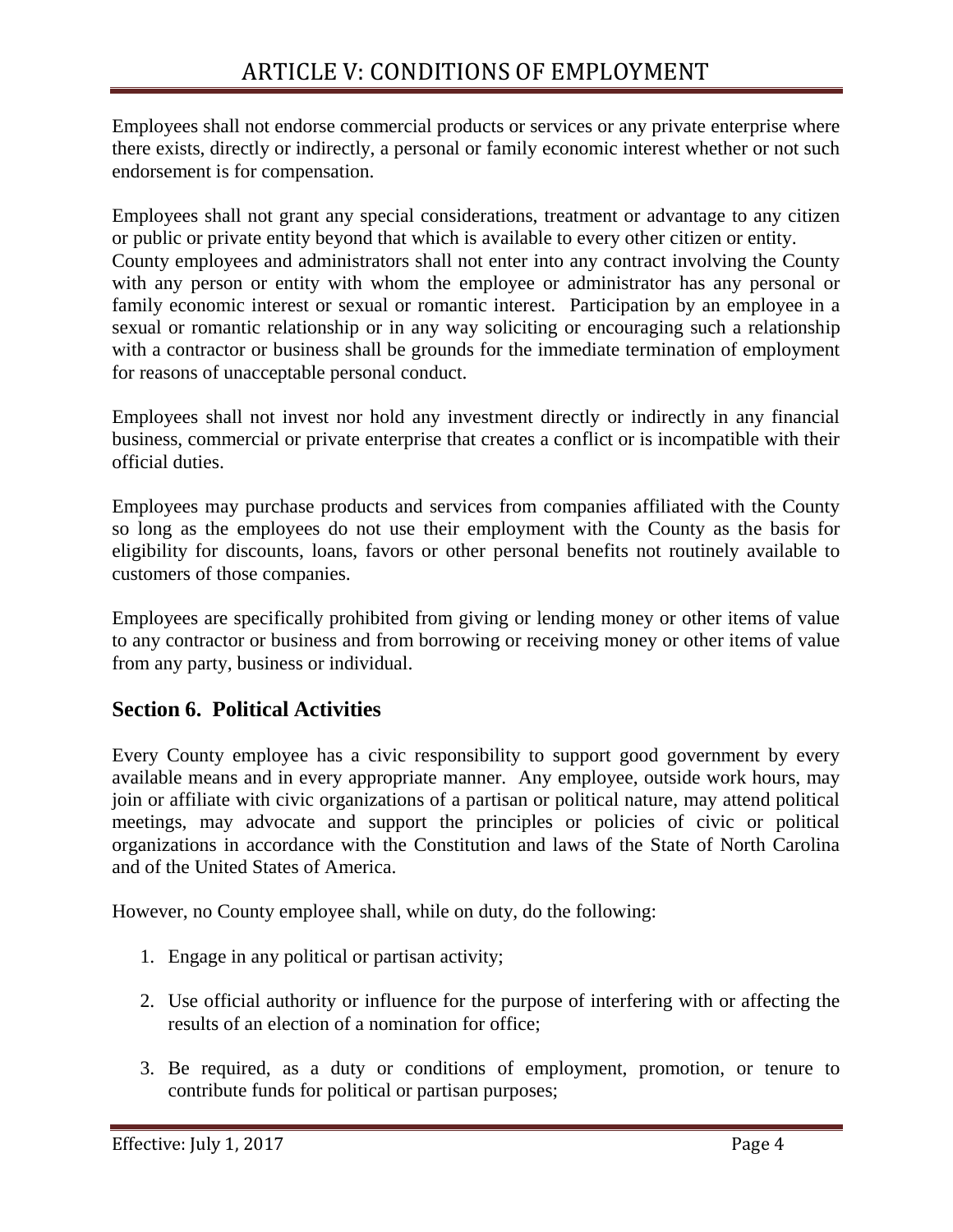- 4. Coerce or compel contributions for political or partisan purposes by another employee of the County; or
- 5. Use County funds or property for political or partisan purposes.
- 6. No employee of the County may continue his/her employment with the County after filing a declaration of candidacy or after he/she is officially nominated by a political party for public office. This does not include Town Offices or the Board of Education. The elected Sheriff and the elected Register of Deeds are *exceptions* to this rule.

Local Government Employees subject to STATE HUMAN RESOURCES ACT and employees in certain federally aided programs are subject to the Hatch Act, as amended. The federal act, in addition to prohibiting activities as set forth in all above, also prohibits candidacy for elective office in a partisan election.

# <span id="page-5-0"></span>**Section 7. Drug Free Workplace**

The purpose of this policy is to promote and maintain a drug free environment in the workplace and to protect County employees and the public by ensuring that employees are fit to perform their assigned duties.

#### *Definitions:*

*Reasonable Suspicion* means a belief based on specific objective facts and rational inferences drawn from those facts that an employee has consumed or is under the influence of illegal drugs while at work. Circumstances which constitute a basis for determining "reasonable suspicion" may include, but are not limited to: observable occurrences, such as direct observation of drug use and/or the physical symptoms of being under the influence of a drug; a report of drug use by an employee while at work, provided by a reliable and credible source; slurred speech, glossy eyes, flushed face, smell of alcohol, absences on Fridays and Mondays, a pattern of unexplained preventable accidents and/or information based on specific objective facts that an employee has caused, or contributed to, an accident at work while under the influence of drugs; or evidence that an employee is involved in the unauthorized possession, sale, solicitation or transfer of drugs while working or while on the County's premises or operating or in possession of a County vehicle.

*Approved Laboratory* means a laboratory certified to perform drug screening or testing by the National Institute on Drug Abuse (NIDA), which also meets the requirements of N. C. General Statute Section 95-231(1).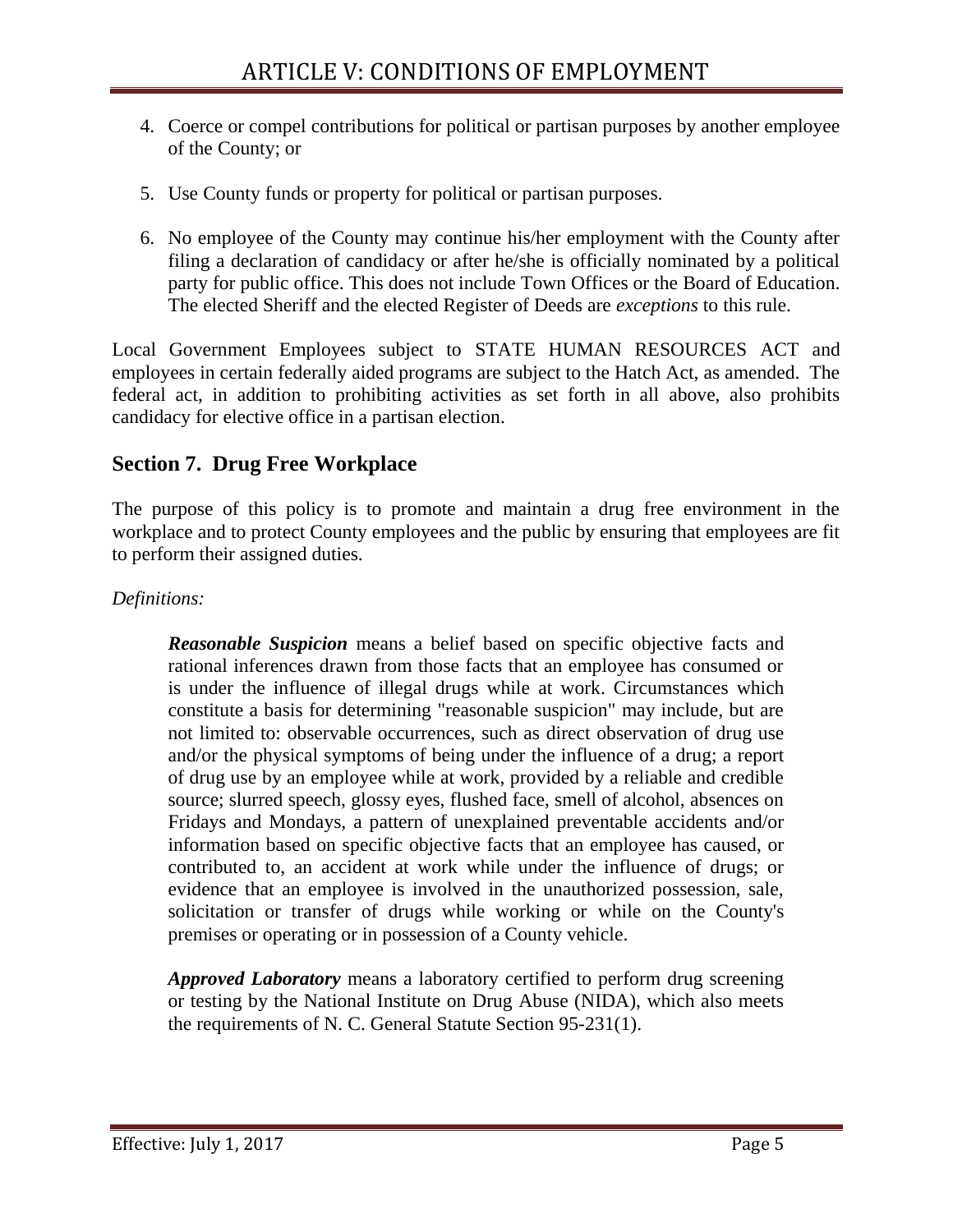#### **A. Prohibited Conduct**

The following conduct is prohibited under this policy:

- 1. The unauthorized use, consumption, possession or storage, manufacture, distribution, dispensation or sale of alcohol, controlled substances, illegal drugs or drug paraphernalia on County premises or any County work area, in County vehicles, or while on County business.
- 2. Reporting to work or working while under the influence of illegal drugs, nonprescribed drugs or alcohol, on County premises or any County work area, in County vehicles, or while on County business.
- 3. The use or possession of alcohol or illegal drugs off County premises and while not on duty where such conduct could likely have a direct and material adverse impact on the County's interests, including public image.
- 4. Conviction of selling illegal drugs or of possession with intent to sell illegal drugs at any time or place. Conviction of any criminal drug or alcohol statute at any time or place—for some positions, to be evaluated on a per case basis for relevancy to job.
- 5. Failure to notify the County of any arrest or conviction under any criminal, drug or alcohol statute by the next workday following the arrest or conviction.
- 6. Failure to notify the employee's Supervisor, before beginning to work, that the employee is taking prescription or over-the-counter drugs which may interfere with the safe and effective performance of duties.
- 7. Refusal to immediately submit to an alcohol and drug test when requested by a Supervisor and/or Department Head, in accordance with this policy.
- 8. Failure to adhere to the requirements of any drug or alcohol treatment program in which the employee is enrolled as a condition of continued employment.
- 9. Tampering with or obstruction of a drug or alcohol test being administered by or for the County.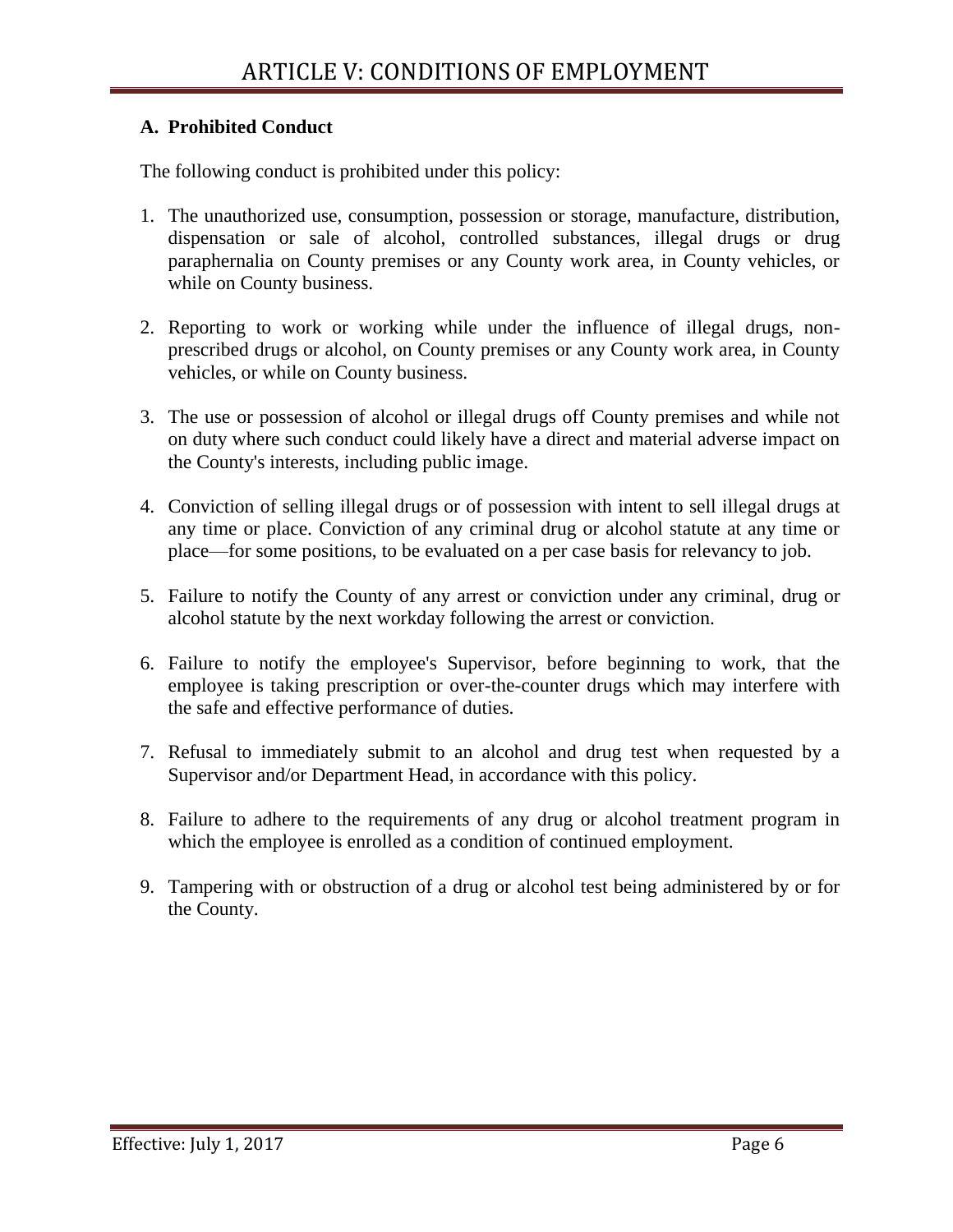The foregoing is not intended to be an exhaustive list of conduct prohibited by this policy.

## **B. Drugs to be Tested**

When drug screening is required under the provisions of this policy, a blood, urine, or breath test will be conducted to detect the presence of drugs, including but not limited to: amphetamines, alcohol, barbiturates, benzodiazepines, cocaine, methaqualone, opiates, phencyclidine (PCP), propoxyphene, THC (Marijuana), and any other controlled substance as defined in North Carolina General Statute Section 90-87(5), as amended.

For purposes of this drug testing policy, alcohol is considered a drug. Any employee found to have abused prescription drugs would be subject to the terms and conditions of this policy.

#### **C. Prescription Medication Use**

Employees using medications prescribed by a physician that have stated side effects with the potential to significantly affect or impair work performance shall be responsible for notifying their Supervisor of such potential. An employee need not give the Supervisor specific medical information, but the employee should inform their Supervisor of the potential impact of any medication on job performance to allow the Supervisor to evaluate and determine the appropriate course of action.

Supervisors shall be encouraged to monitor employee behavior and assess possible warning signs indicating that the employee's work performance while under the influence of prescribed medication is impaired or is causing an unsafe work environment for the employee, his or her coworkers, or the public. If there is cause for serious concern with regard to the employee's behavior or performance, the employee shall be advised to take a leave of absence using accrued sick, annual, or compensatory leave, if applicable or leave without pay if all paid leave has been exhausted pursuant to any applicable County policy for all time away from work, until such time the employee can safely return to work.

## **D. New Hire Drug Testing**

All new hires are subject to the testing provisions of this program. All new hires will be provided with written notification of this drug testing policy, and a drug test will be conducted. New Hires will be formally notified in their offer letter that their continued employment with Northampton County will be contingent upon negative test results.

Applicants scheduled for a drug test will be asked to sign a consent form authorizing a drug test and permitting release of the test results to County officials with a need to know. An employee who refuses to consent to a drug test will be recommended for, and is subject to, immediate dismissal.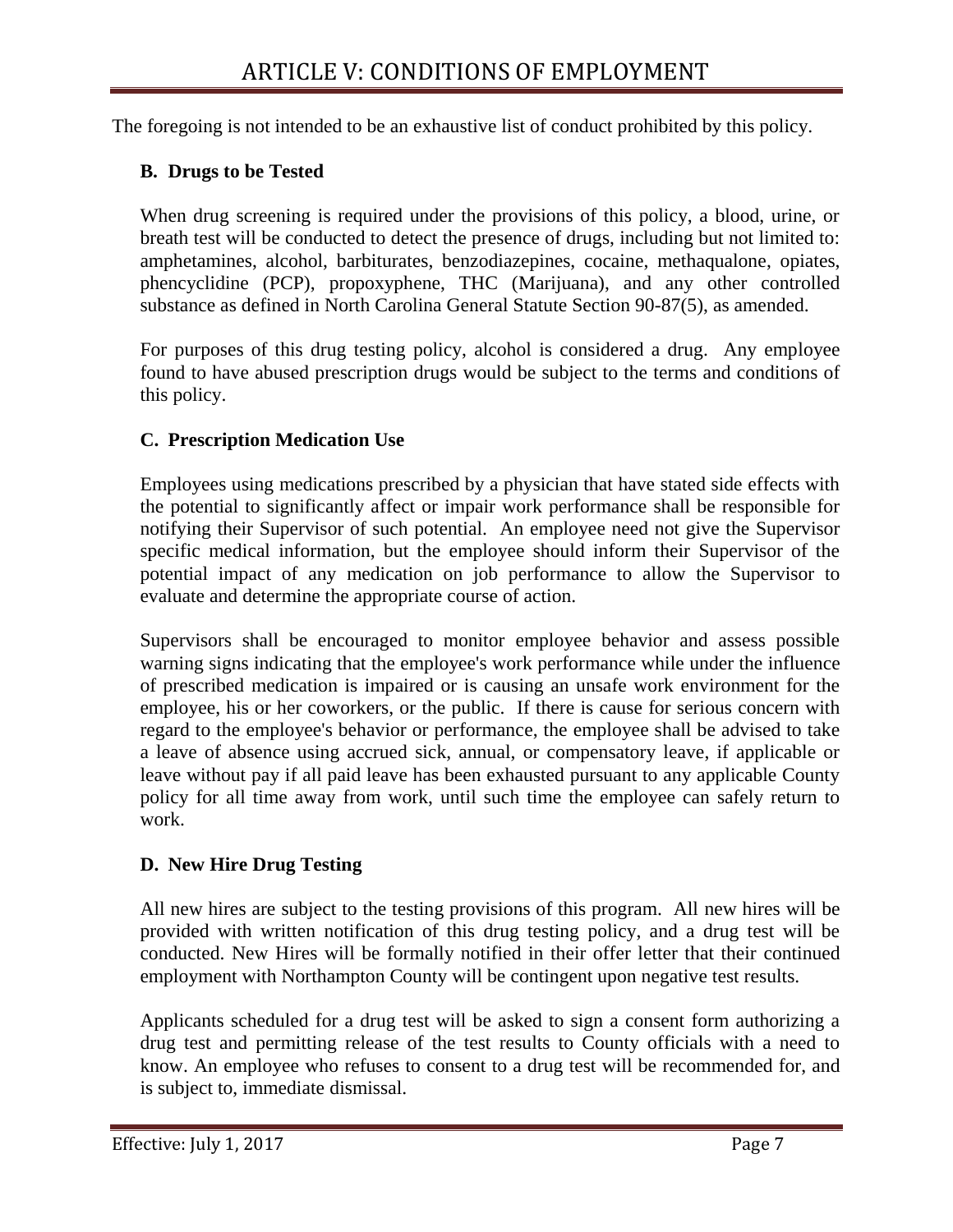The County shall also require drug testing in cases of temporary employment or part-time employment as well as a Commercial Driver's License (CDL) to perform the duties as an employee of the County and persons performing transit related safety sensitive functions using federally funded vehicles.

## **E. Current Employee Testing**

Department Heads who have reasonable suspicion (as defined herein) that an employee in his/her department is using or under the influence of drugs, is authorized to schedule a drug test and require the employee to cooperate fully with testing personnel.

An employee must submit to a drug test following an on-the-job accident or other occurrence that involves one (1) or more of the following events: a fatality, a serious injury to an employee or other individual, damage to vehicles or other property, or if the employee receives a citation under state or local law for a moving traffic violation arising from the accident.

An employee may also be tested after a series of minor on-the-job accidents or injuries as determined by the Department Head.

Before a drug test is administered, the Department Head shall ask the employee to sign a consent form authorizing the test and permitting release of test results to County officials with a need to know.

The consent form shall also set forth the following information:

- 1. The procedure for confirming an initial positive test result;
- 2. The consequences of a positive test result;
- 3. The right of an employee to explain a positive drug test result and the appeal procedures available; and
- 4. The consequences of refusing to undergo a drug test.

An employee who refuses to consent to a drug test, when reasonable suspicion of drug use has been identified and documented, will be recommended for, and is subject to, dismissal.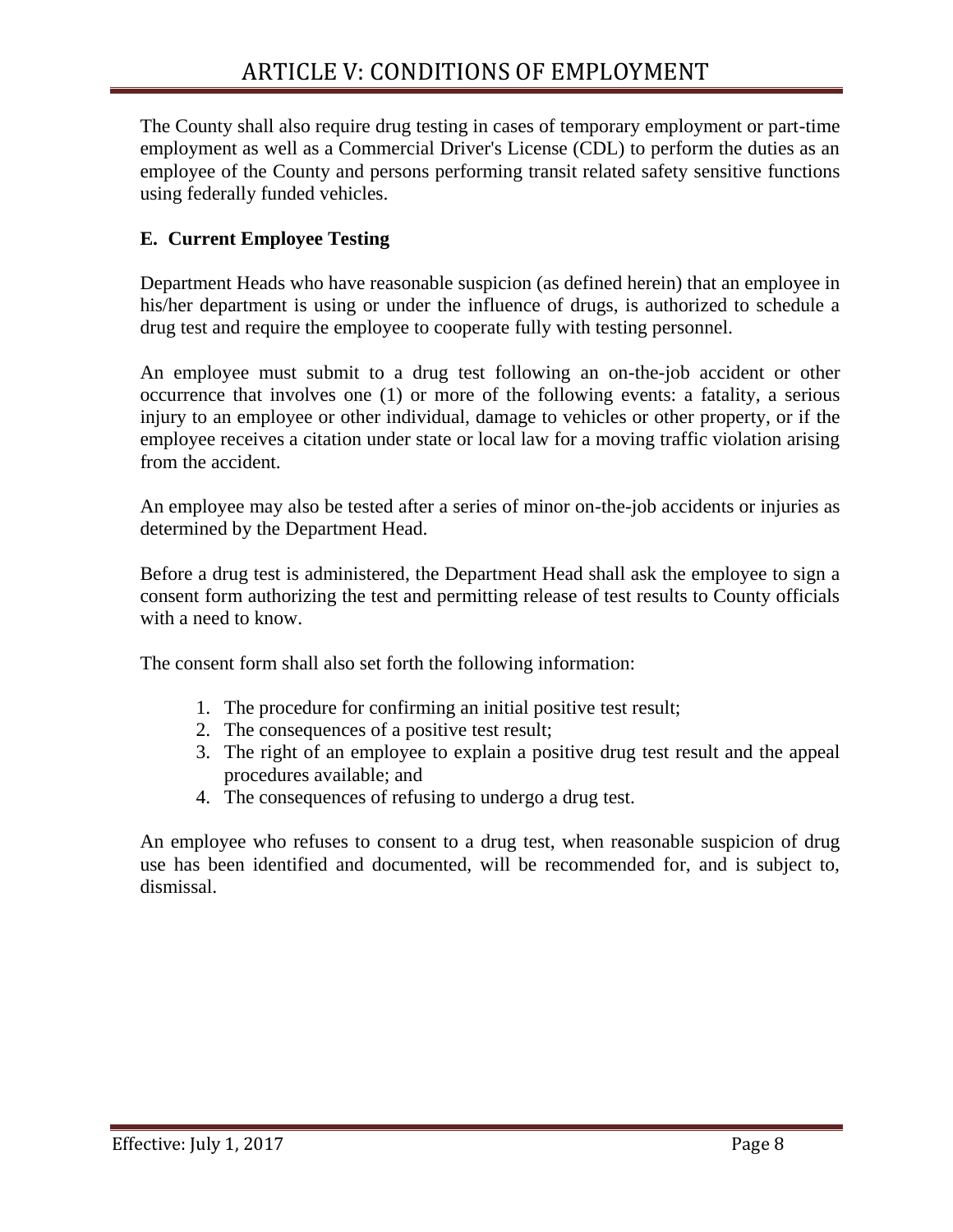## **F. The Test**

Normally a urine, breath, and/or blood test will be used to determine the presence of drugs. All personnel involved with the sample collection, transporting and testing, will maintain a strict chain of custody. Tests will be made in accordance with Article 20 of Chapter 95 of the North Carolina General Statutes and other applicable laws.

A certified toxicologist of the approved laboratory will determine the content level of each substance needed to determine whether an employee has consumed or is under the influence of a drug.

#### **G. Consequence of a Positive Test Result**

If a test result is positive and after informing the County Manager, the Human Resources Director or Department Head will notify the employee in writing. The letter of notification shall identify the particular substance found. Such an employee shall have the right to request a retest as provided by N. C. General Statute Section 95-232(f), as amended.

An employee, who has a positive drug test result, following the Department Head informing the County Manager, may be immediately terminated.

#### **H. Use of Results in Criminal Action**

No test results of the County's drug testing program may be used as evidence in a criminal action against the employee or job applicant *except* by order of a court of competent jurisdiction or otherwise as required by law.

## **I. Notification of Conviction**

Each employee shall notify his or her Supervisor of any charge or conviction for being in violation of any criminal drug statute no later than two (2) days after being charged or convicted with a drug violation.

The County Manager and the respective Department Head may place an employee who has been charged with violating a crime involving drugs on Investigation with Pay until such time as pertinent details have been researched. It is not recommended that management place an employee on long periods of Investigation with Pay pending criminal court action. Department Heads are encouraged to research the circumstances and make a decision based upon available facts.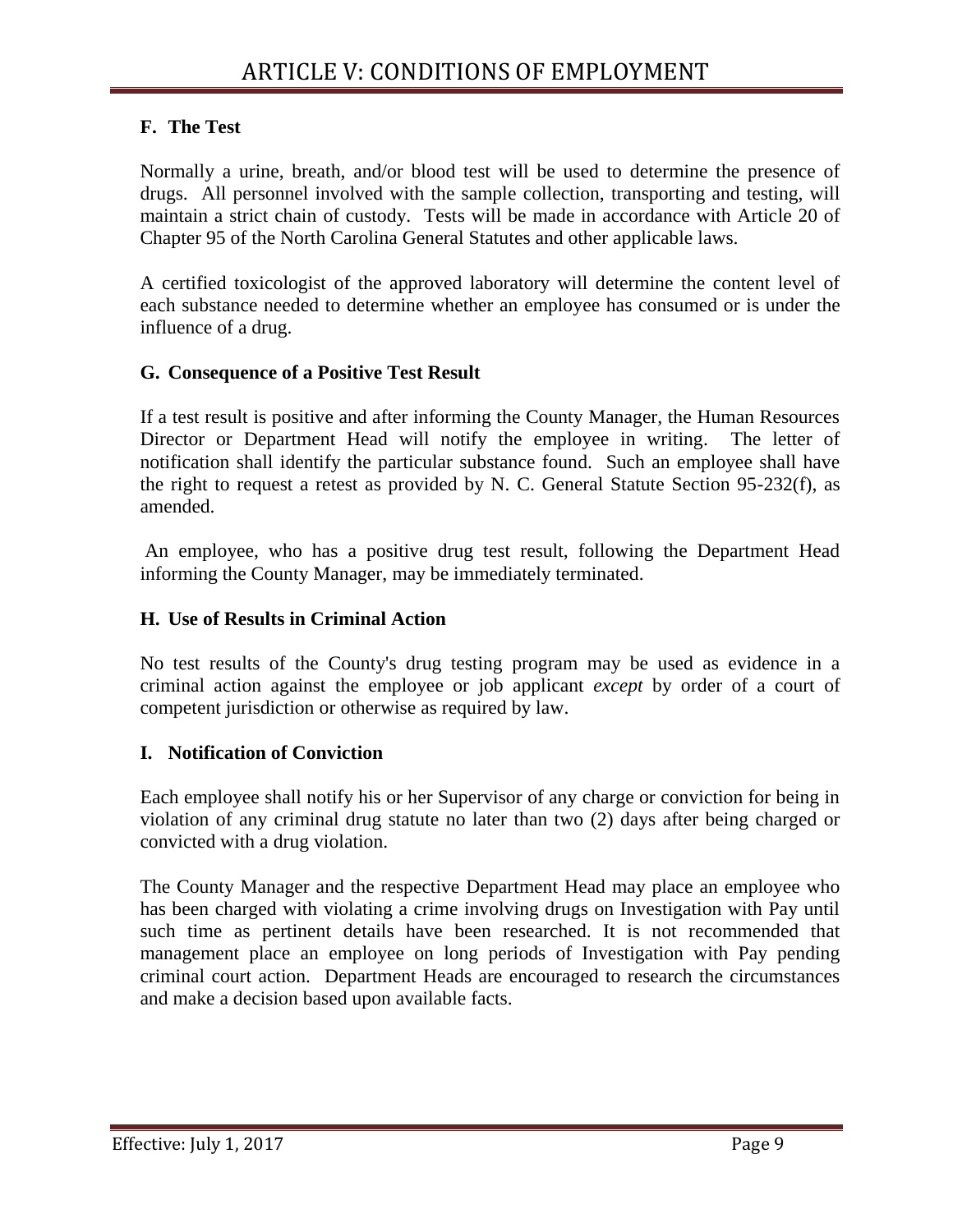#### **J. Additional Standards**

All applicants for and all employees in positions subject to the provisions of the North Carolina Criminal Justice Training and Standards Council will be subject to the drug testing policies and procedures of the Council.

Various federal laws require drug testing of certain safety sensitive employees who must meet CDL requirements or who operate or maintain transit vehicles purchased with federal funding. Such tests will be conducted in accordance to federal guidelines and will include the following:

- 1. Pre-employment testing for controlled substances.
- 2. Testing upon reasonable suspicion of alcohol or drug use;
- 3. Post-accident testing within two (2) hours of an accident that involves:
	- a. a fatality; or
	- b. the County driver receiving a citation and/or contributing to the cause of the accident and/or the accident results in any personal injury and/or a vehicle is required to be towed from the scene.

#### **K. Inspections and Searches**

When there is reasonable suspicion, the County reserves the right to search employerowned items used by employees (e.g., desks, lockers, vehicles, equipment, etc.), and employees should not expect privacy in these containers. The employee's Supervisor or Department Head and a witness may conduct search efforts.

#### **L. Enforcement**

Department Heads are responsible for the proper application of the procedures in their departments and for holding Supervisors accountable for the daily implementation of this policy.

Department Heads and Supervisors shall be responsible for identifying abuse-related behavioral and performance problems, following the proper referral for testing, and taking appropriate disciplinary measures.

Failure to take action when the Supervisor has reasonable cause to believe an employee is impaired while at work will result in disciplinary action being taken against the Supervisor. If in doubt about what action to take, the Supervisor should consult with the Department Head or the County Manager.

Supervisors shall make every effort to protect the privacy, confidentiality, and dignity of employees by minimizing the number of employees who learn of suspicions involving a co-worker's possible substance abuse or actions taken against that employee.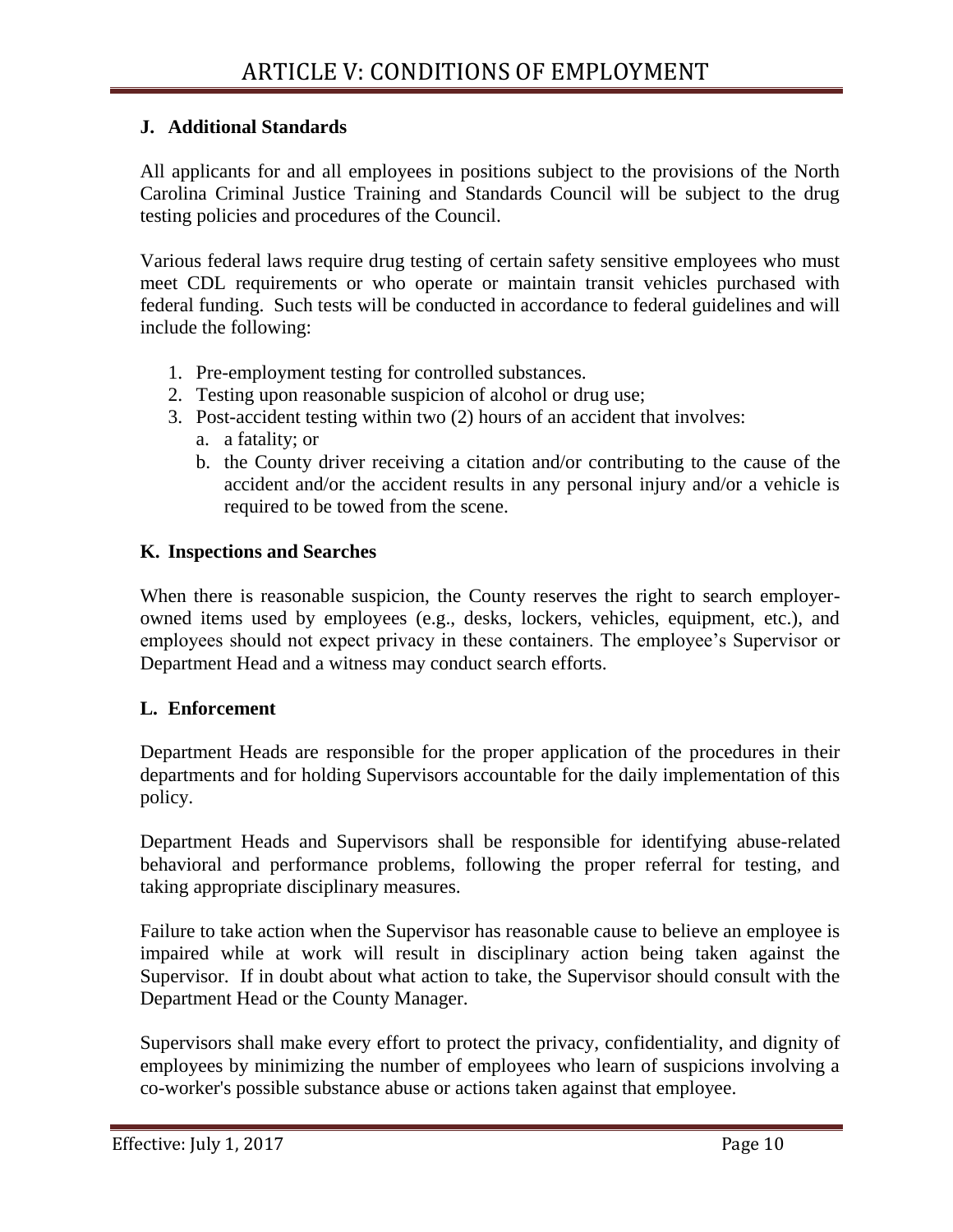Alcohol and drug free workplace issues in the Sheriff's Office will be the responsibility of the Sheriff. The Sheriff will be responsible for reporting tests results as required to the North Carolina Sheriff's Education and Training Standards Commission on employees holding certification from that Commission.

# <span id="page-11-0"></span>**Section 8. Identification Badge Policy**

Northampton County recognizes the need to provide proper identification for its employees and other individuals that represent the County to the public. The following guidelines have been established in regard to the administration of the identification badge system in order to provide uniformity among County employees and representatives. The Northampton County Identification Badge System is administered and maintained through the Northampton County Human Resources Department.

#### **1) Procedures**

1.Picture identification badges – All Northampton County employees, including full time, part time, volunteers will be issued identification badges. All employees with the office of the Register of Deeds will be included in this policy. The Sheriff of Northampton County will designate those employees within his department that will be included in this policy. Requests for picture identification badges for other individuals must be approved by the Human Resources Director and County Manager.

## **2) Badge Logo and Design**

All identification badges have a consistent logo and format designed by the Northampton County Human Resources Department. Specialized badges have been designed for law enforcement due to special requirements of the Sheriff's Office. The design and format are the property of Northampton County and may not be reproduced.

#### **3) Badge Content**

- 1. Name All badges will include the individual's first and last name as listed on the payroll logs, unless specifically approved by the Human Resources Director and County Manager.
- 2. Credentials Credentials will be included on badges for employees in high public contact positions as required by law (i.e. R.N.). The Health Department will maintain a database of their own, however HRD shall be updated of changes in their database.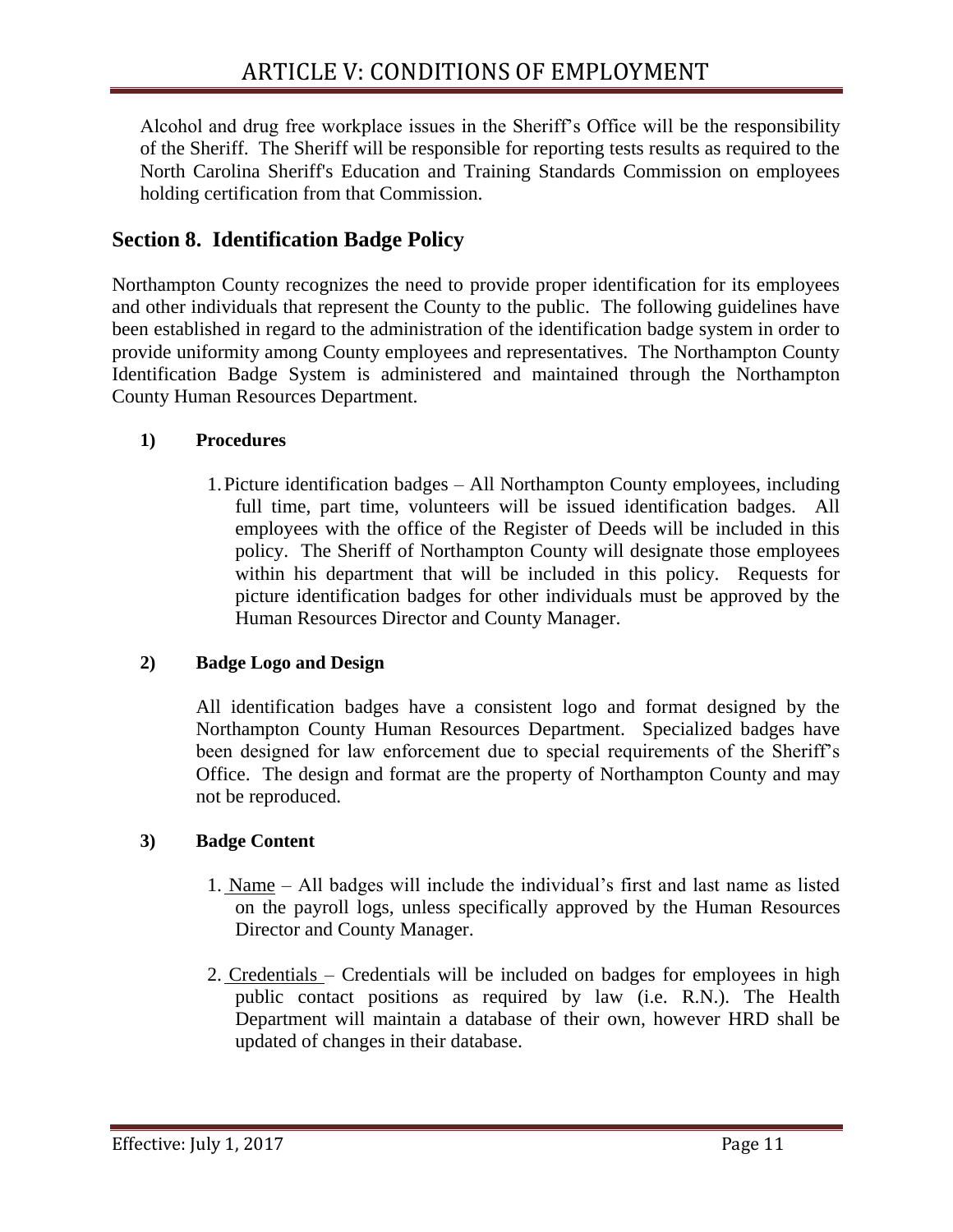- 3.Title Position titles will be included on badges for all exempt/department head employees.
- 4.Department The name of the employee's department will appear on all badges.
- 5.Law Enforcement Badges for enforcement officers will include additional information required by the Office of the Sheriff.

## **4) Eligibility**

- 1. Picture Identification badges- All regular Northampton County employee, including fulltime, part-time and auxiliary (Temp) employees in EMS and the Sheriff's Office employees. Requests for picture identification badges for other individuals must be approved by the Human Resources Director and the County Manager.
- 2. Non-picture identification badges- County departments that have temporary or volunteer workers can request a restricted number of non-picture identification badges.
- 3. County Boards and Committees- The County Manager and Human Resources Director may approve the issuing of picture or non-picture identification badges based on requests by the Department Head, Board Chairperson or Committee Chairperson.

## **5) Procedure for issuing and Displaying Identification**

The Northampton County Human Resources Department will issue all Northampton County identification badges.

- 1. After the initial county-wide issuance of badges, persons eligible for picture badges should contact Human Resources to schedule an appointment to have their picture taken and pertinent information entered into the database. The Human Resources Department shall maintain the identification badge master database.
- 2. Human Resources will issue non-county employee identification badges to departments with temporary workers, i.e. contractual, maintenance or volunteers. Department Heads will be responsible for notifying Human Resources of the need for such badges. Department Heads will also be responsible for tracking the usage and return of all non-county employee badges issued to their respective departments. These badges will clearly indicate temporary or volunteer status and are to be issued as needed and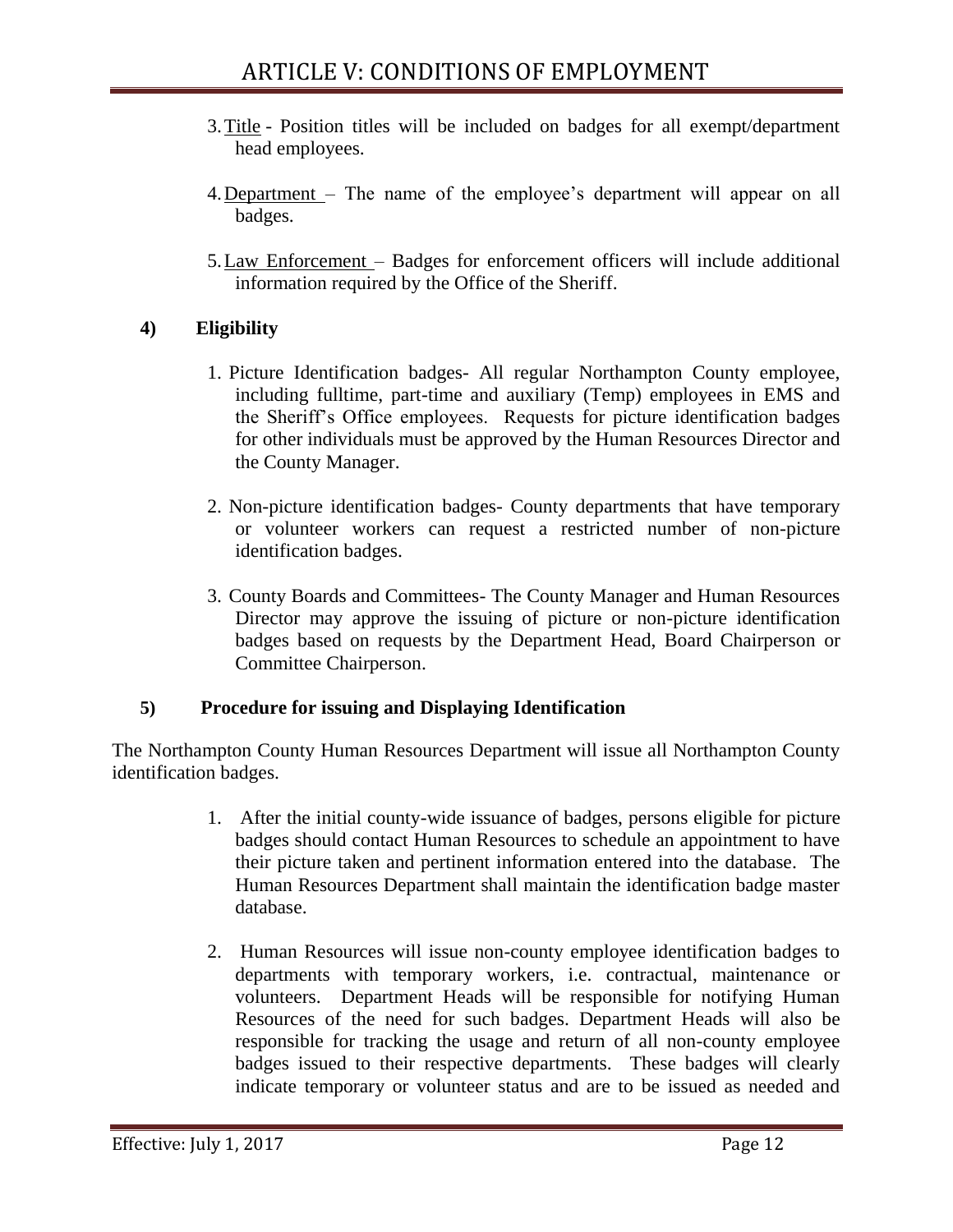returned by the temporary worker or volunteer upon completion of assignment.

- 3. Badges will be issued with a Northampton County lanyard and/or a mylar snap clip. Identification Badges are to be worn at all times while on County property and when conducting official County business. All badges are to be displayed using the Northampton County issued lanyard or clip and worn on the upper torso unless otherwise authorized by the Human Resources Director and County Manager.
- 4. Picture identification badges will be issued to emergency personnel (i.e., EMS), but for safety purposes, they may continue to wear engraved badges as a part of their uniform with the picture ID badges. Department Heads who have other employees for whom wearing badges may pose a safety hazard may propose an alternative for approval by the Human Resources Director and the County Manager.
- 5. Human Resources will issue replacements for lost or damaged identification badges using the existing database. Replacements will **not** regularly be issued due to cosmetic or physical changes.

#### **A. Care and Use of Identification Badges**

- 1. Employees are individually responsible for their assigned Identification Badges. If lost or damaged, due to the fault of the employee, the employee will be responsible for the replacement badge.
- 2. If an Identification Badge is lost or damaged, the employee is required to notify the Human Resources Department within twenty-four (24) hours. The Human Resources Department will make arrangements to issue a new card.
- 3. Employees shall not allow the use of their Identification Badge to any other individual. Such action may result in disciplinary action as determined by the Human Resources Director and County Manager.
- 4. Identification Badges remain the property of Northampton County and must be returned to the Human Resources Department upon separation from the County.
- 5. Badges shall not be altered or defaced in any way.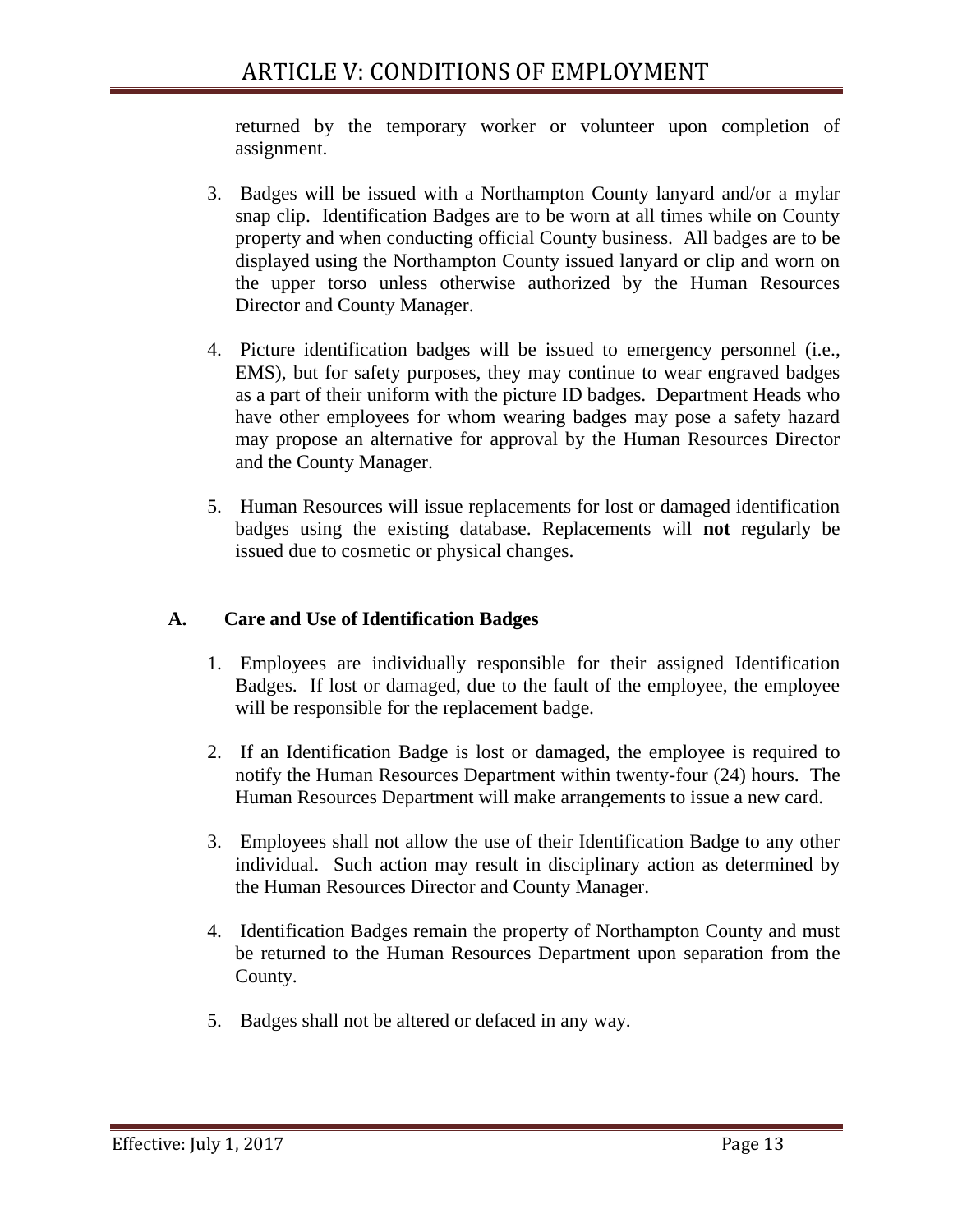#### **B. Procedure for Issuance of Initial Identification Badges and Replacements**

- 1. During the initial new employee enrollment process the employee will be required to complete and sign the Identification Badge acknowledgement Form. The Badge will then be issued.
- 2. If an employee requires a replacement card, he/she must complete the Replacement/Change Request Form before a replacement badge can be issued. Identification badges will be replaced at a cost of \$10.00 to the employee.
- 3. The Identification Badge Acknowledgement Form and Replacement Request Form will be kept on file in the Human Resources Department.

Employees that fail to abide by this policy may be subject to disciplinary action in accordance to Article VIII. The Sheriff of Northampton County and the Register of Deeds of Northampton County, respectively, consent to the employees of the Sheriff of Northampton County and Register of Deeds of Northampton County signing and being subject to and abiding by the terms and conditions of the Identification Badge Policy as a condition of initial and continued employment with the Sheriff of Northampton County and Register of Deeds of Northampton County; however, notwithstanding, the Sheriff and Register of Deeds shall retain the exclusive right to hire, discharge and supervise the respective employees of their offices, as described in N.C. General Statutes 153A-103.

# <span id="page-14-0"></span>**Section 9. Personal/Professional Demeanor**

All employees are required to keep themselves neat, clean and groomed in a professional manner. All employees shall present a professional appearance appropriate to their position, proper for the work activity and in a manner which reflects favorably upon the County. Employees shall by virtue of their speech, dress, mannerisms and any other observable behaviors, promote a general atmosphere of respect for the general public and fellow employees.

# <span id="page-14-1"></span>**Section 10. Dress Code**

In an effort to maintain an excellent overall appearance at all times, each County employee is expected to present himself/herself in a professional manner and should consider their attire for appropriateness. While each employee is allowed to use reasonable judgment to determine what appropriate professional attire is, the Department Head or designee has the authority to deem dress or appearance unprofessional and can require the employee to immediately make changes in dress or appearance.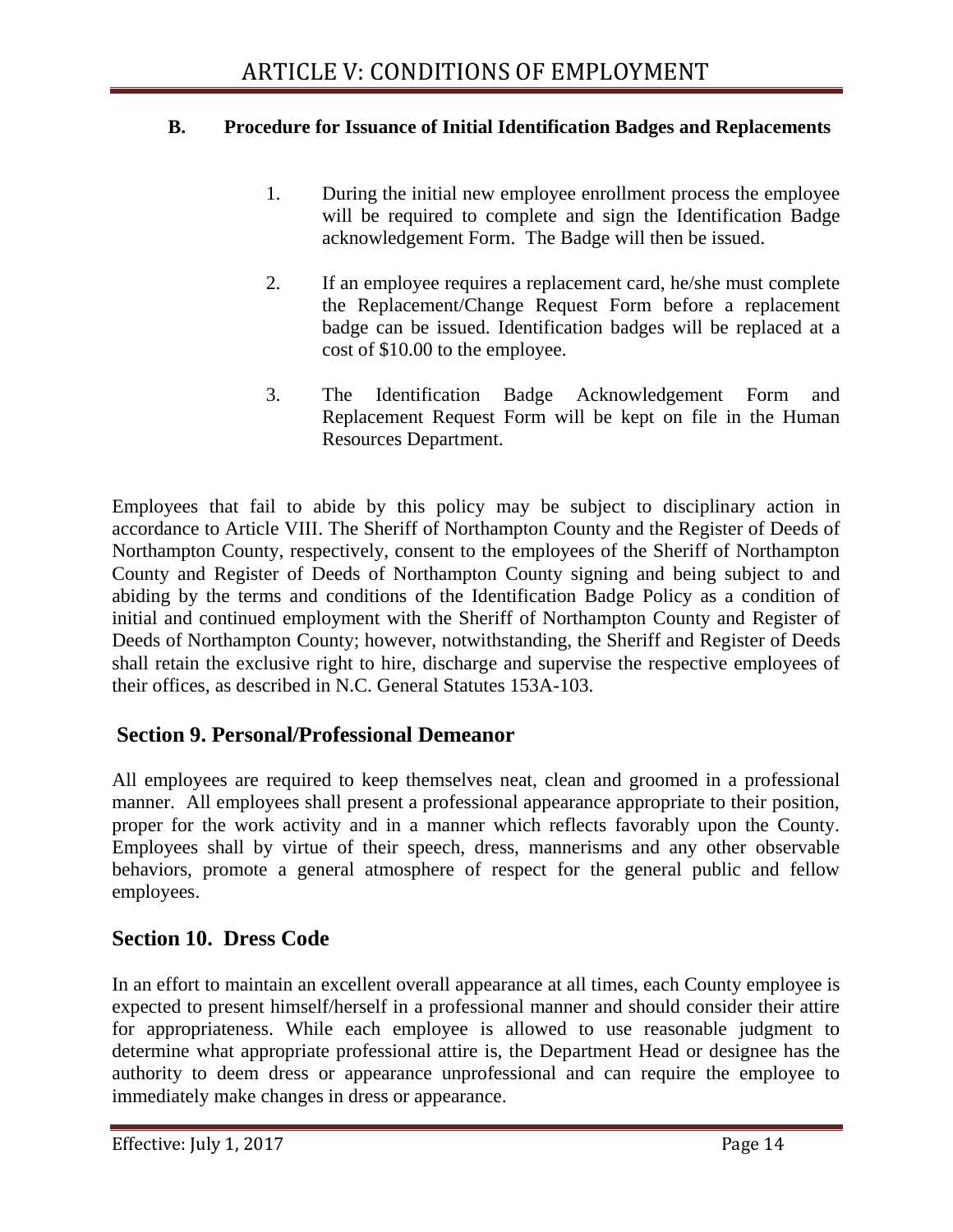Employees that consistently abuse the Dress Code Policy are subject to disciplinary action up to and including termination of his/her employment. Department Heads and Supervisors are encouraged to discuss overall expectations in regard to appropriate work attire and assist employees in understanding what is not acceptable.

Department Heads, upon receiving prior approval from the County Manager, may modify the above-referenced policy for an entire Department based upon valid reasons for specific situations.

# <span id="page-15-0"></span>**Section 11. Solicitation**

Northampton County prohibits solicitation for the sale of goods or services by employees or others on premises owned or operated by the County. Staff is not allowed to solicit donations for the Department or program they represent or the County without the knowledge and approval of the respective supervisor, Department Head and County Manager.

All solicited funds or merchandise solicited on behalf of the County must be submitted to the County Finance Officer. No solicited funds are to be maintained outside the County's accounting system.

# <span id="page-15-1"></span>**Section 12. Possession of Firearms, Weapons**

Possession of firearms, weapons, or any items that may be used as weapons are prohibited on property owned, leased, or operated by the County with the exception of employees whose job responsibilities and duties require them to carry a weapon. Violations are strictly prohibited and will be grounds for disciplinary action up to and including dismissal.

## <span id="page-15-2"></span>**Section 13. Internet Use Policy**

Internet and computer network access is available to authorized employees of the County. The goal of the County in providing this service is to promote performance by facilitating research, resource sharing, innovation and communication as outlined in the policy.

Internet service and e-mail are considered County property and are provided solely to facilitate official County business. Every employee has an obligation generally and in particular with respect to use of Internet and e-mail, to enhance the public image of the County.

As a condition of providing Internet access to its employees, the County places certain restrictions on workplace use of the Internet. This Internet Use Policy is designed to inform employees of the permitted uses of Internet access provided by the County, and the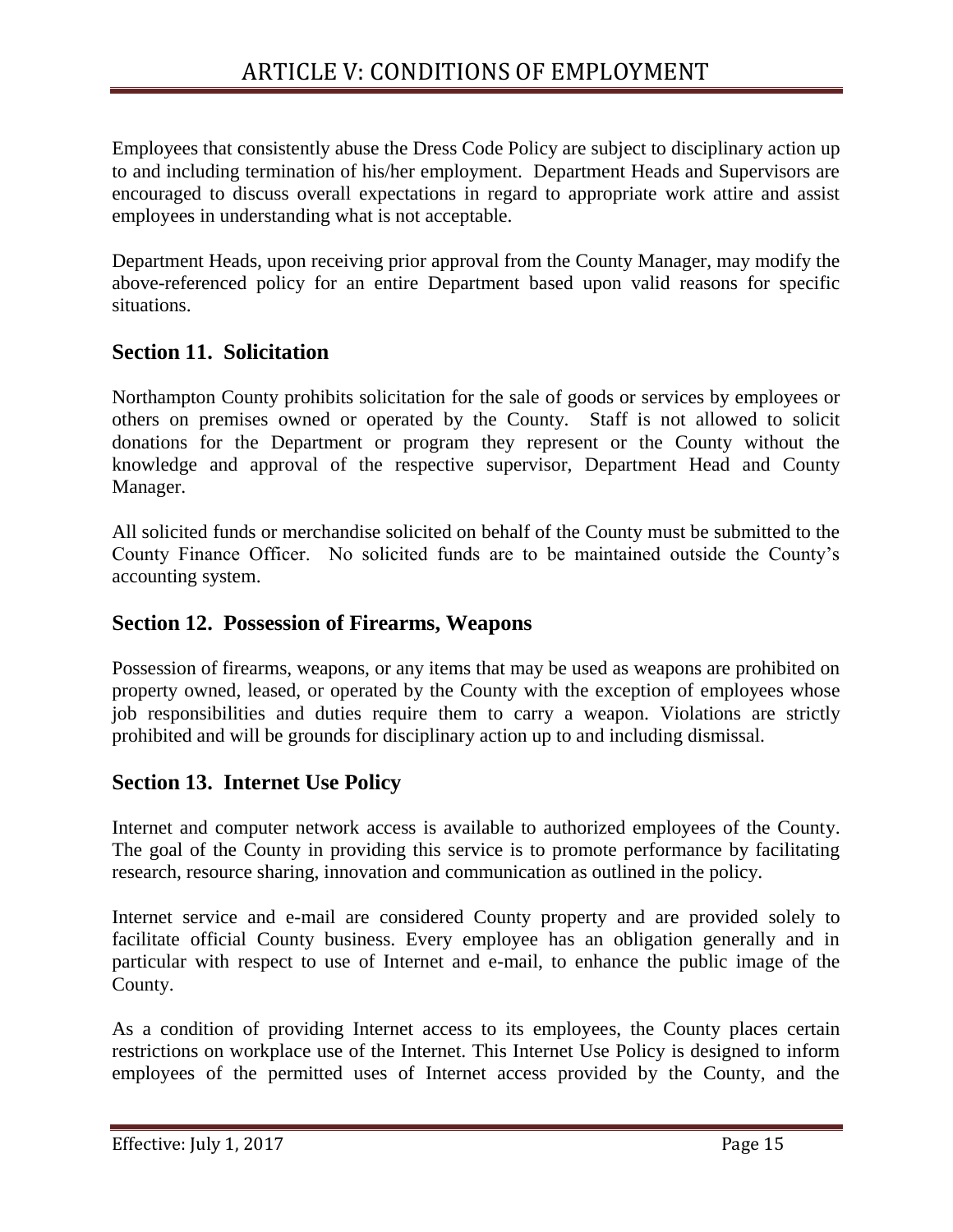restrictions placed on such use. Other conditions and requirements may exist external to this policy for an employee that is allowed use of the Internet and/or e-mail.

#### **1. Permitted Activities**

The County encourages employee use of the Internet to:

a) Perform research and acquire information related to or designed to facilitate the performance of regular assigned duties;

b) Communicate with fellow employees regarding matters within an employee's assigned duties;

c) Transfer files and other information pertaining to matters within an employee's assigned duties; and

d) Facilitate performance of any task or project in a manner approved by an employee's Supervisor.

#### **2. Prohibited Activities**

The following uses of Internet access provided by the County are expressly prohibited (this list is intended to be for purposes of illustration only, and is not an exhaustive list of all prohibited uses):

a) Copying, disseminating or printing of copyrighted materials, including articles and software, in violation of copyright laws;

b) Downloading unauthorized software or any software not registered to the County;

c) Sending, receiving, printing or otherwise disseminating proprietary data or confidential information in violation of federal law, state law, County policy or proprietary agreements, including but not limited to protected health information under HIPAA;

d) Using offensive or harassing statements or language including disparagement of others based on their race, national origin, sex, age, disability, religious or political beliefs or other legally protected basis;

e) Sending, receiving, printing or soliciting sexually oriented messages or images;

f) Operating a business, soliciting money for personal gain or searching for other employment;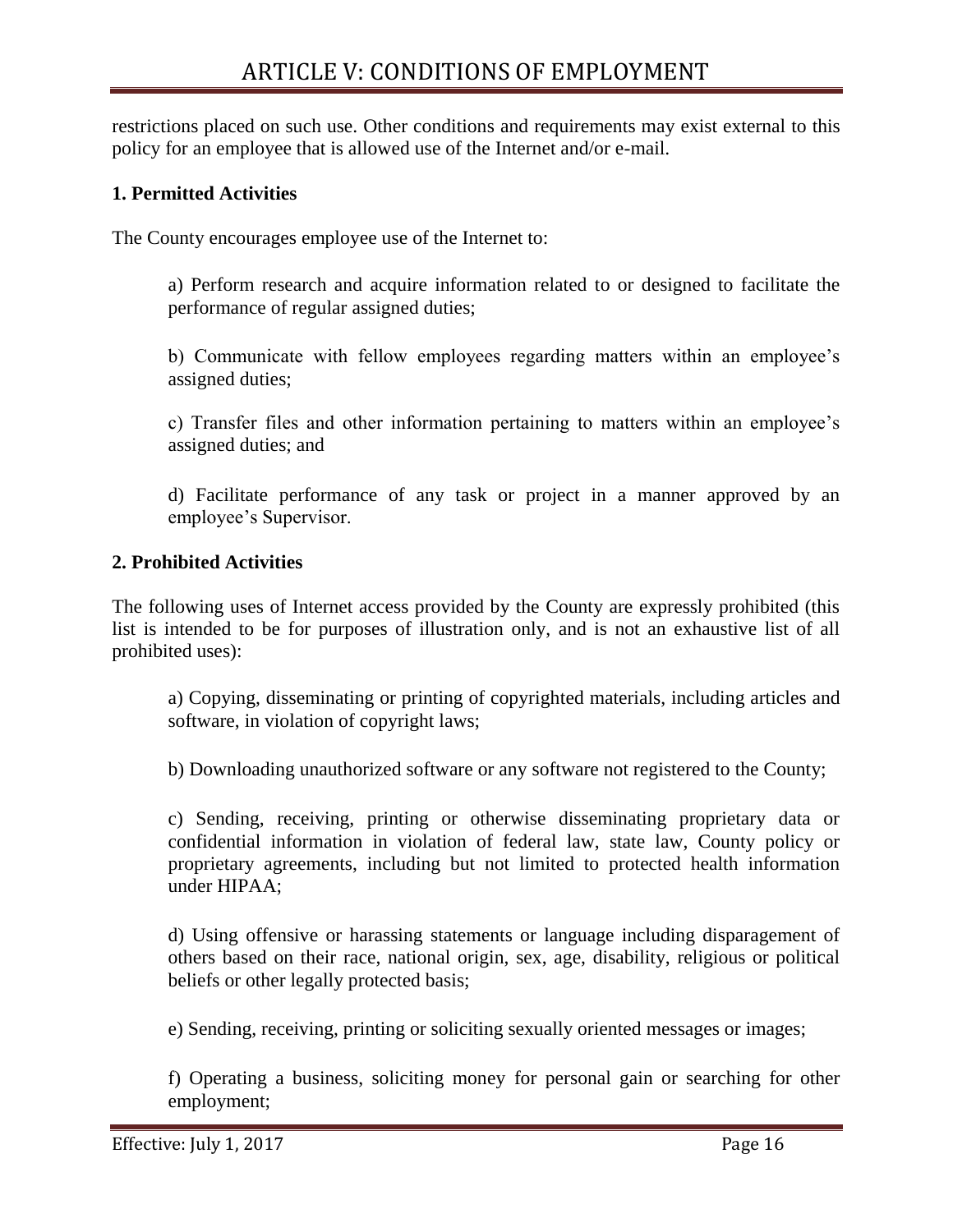g) Sending chain letters, gambling or engaging in any other activity in violation of local, state or federal law;

h) Gaining access to the Internet by using any access-control mechanism not assigned to the particular user, or permitting another person to have access to the Internet by using the employee's assigned access-control mechanism;

i) Gaining or attempting to gain unauthorized access to any computers, computer networks, databases, data or electronically stored information;

j) Using, transmitting, changing or deleting another user's files or software without permission;

k) Introducing destructive software or programs such as computer viruses, Trojan horses or worms into any computer, computer system or network; or

l) Using access for personal use unrelated to assigned duties.

#### **3. Electronic Mail**

As part of the Internet Access provided by the County, employees may be given e-mail capabilities. The County encourages the use of e-mail for any purpose identified as a permitted use in this policy. However, the County, solely for official use, provides e-mail accounts. E-mail may not be used in connection with or in furtherance of any prohibited activity identified in this policy or for personal use.

The following specific restrictions apply to the use of e-mail provided by the County to its employees:

a) Employees shall not use e-mail accounts provided by the County to subscribe to, submit messages to or read messages from Internet Mailing Lists, Discussion Groups or News Groups that are of purely personal interest and not related to the County's business.

b) All e-mail transmissions using e-mail access provided by the County must contain the first and last name of the sender.

c) Unauthorized password protection or encryption is prohibited. Passwords or encryption keys must be made available to the County so that the County can have access to any transmission or stored date at any time.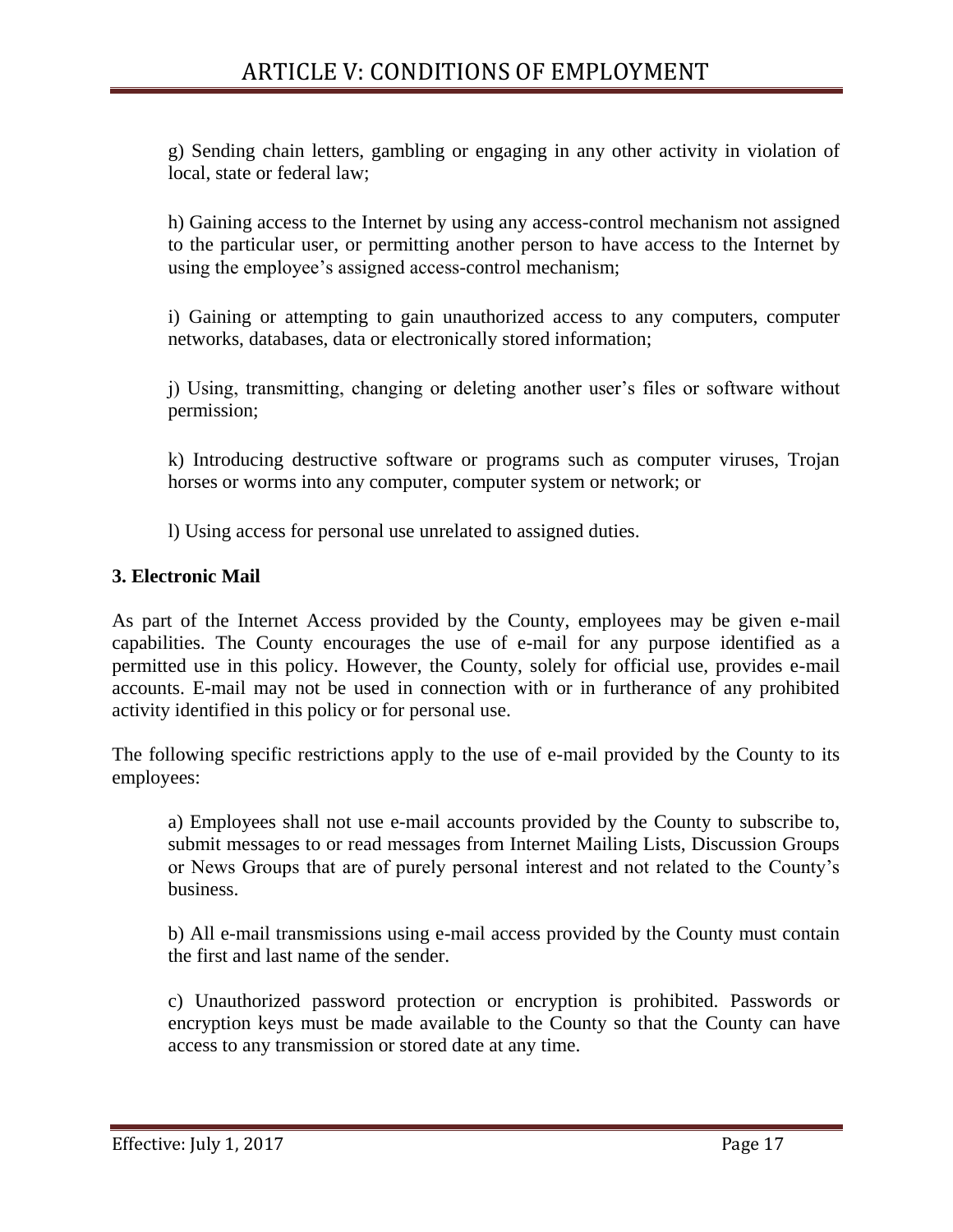#### **4. World Wide Web**

As part of the Internet access provided by the County, employees may have access to the vast resources of the World Wide Web. In addition to the restrictions and prohibitions generally outlined in this policy, the following restrictions apply to use of World Wide Web:

a) Employees using Internet access provided by the County may not access any service for which there is a fee or conduct any purchase without prior authorization from the County or the employee's Supervisor;

b) Employees may not use Internet access provided by the County to maintain personal Websites or Web pages; and

c) Employees should use any storage access with which they may be provided for County-related files only; duplicative, outdated or unnecessary files should be deleted when possible.

#### **5. Audits**

Employees of the County should be aware that e-mail and Internet activity on access provided by the County and any stored data on systems and equipment provided by the County are subject to auditing and inspection.

Employees should be aware that they have no right or legitimate expectation to privacy with respect to data stored on computer networks, systems or other electronic devices provided by the County, or any data received or transmitted by means of Internet access or e-mail provided by the County.

Electronic auditing may be implemented within all County networks that connect to the Internet or other publicly accessible networks to support identification, termination and prosecution of unauthorized activity.

These electronic audit mechanisms may be capable of recording:

- a) Access to the system, including successful and failed log-in attempts and log outs.
- b) Inbound and outbound file transfers.
- c) Terminal connections to and from external systems.
- d) Sent and received e-mail messages.
- e) Web sites visited, including uniform resource locator (URL) of pages retrieved.
- f) Date, time and user associated with each event.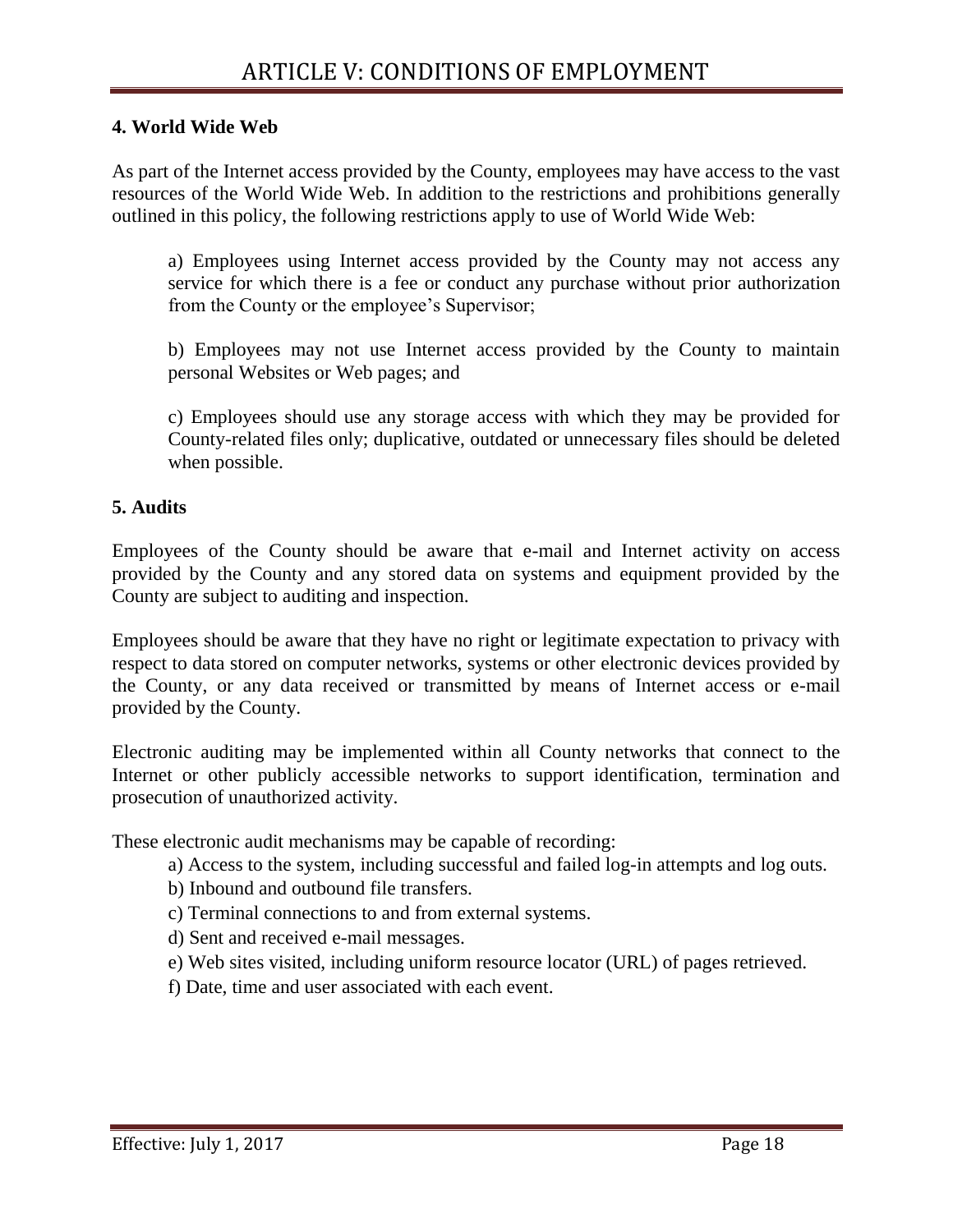#### **6. Supervisory Responsibility**

All County Department Heads and other County employees with supervisory responsibilities shall be responsible for ensuring appropriate Internet use for all employees under their direction.

#### **7. Virus Protection**

All employees of the County with e-mail or Internet access must exercise caution to avoid the introduction of computer viruses or other destructive files or programs into their computers or the network.

Precautions, which should be taken, include the following:

a) Employees should not download e-mail attachments from unknown senders.

b) Employees should exercise caution when downloading files from the Internet. When downloading files, other than those from an official government server, employees should look for a statement at the site stating that an anti-virus program has checked its files. If the files have not been checked or if the employee is not sure, then he/she should either download the file to a flash drive/CD and have it scanned with anti-virus software or not download from the site.

c) Before uploading or sending any file or program which has been transferred by flash drive/CD from a computer outside the County network, an employee should take reasonable precautions to ensure that the storage device, file or program is free of any virus or other destructive file or program.

#### **8. Violations of County Policy**

Disciplinary action for violation of the County's Internet Use Policy may include, but is not limited to, termination, suspension or demotion of the offending employee.

In cases involving less serious violations, disciplinary action may consist of a warning or reprimand. Remedial action may also include counseling, changes in work assignments or other measures designed to prevent future misconduct.

The measure of discipline will correspond to the gravity of the offense as weighed by its potential effect on the County and fellow employees, and/or whether the offense violates any federal, state or local laws, rules or regulations.

## <span id="page-19-0"></span>**Section 14. Telephone/Cellular Telephone Policy**

Telephone access is available to authorized employees of the County. The goal of the County in providing this service is to promote performance by facilitating communication friendly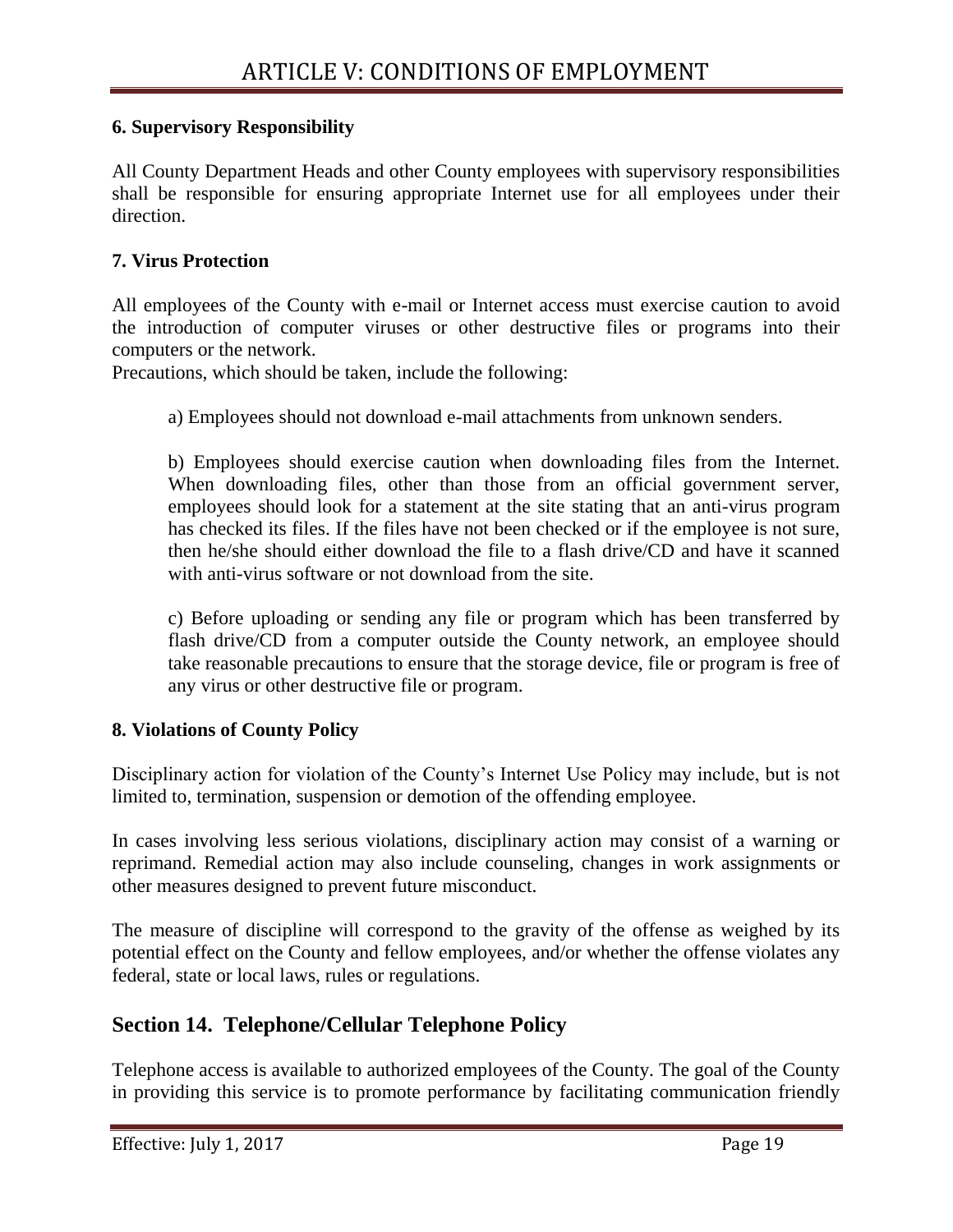methods as outlined below. Telephones are considered County property and are provided solely to facilitate official County business. Every employee has an obligation generally and in particular with respect to use of telephones, to enhance the public image of the County.

As a condition of providing telephone access to its employees, the County places certain restrictions on workplace use of the telephones and of personal cellular phones and Countyissued cellular phones for personal use during the County working hours. This policy is designed to inform employees of the permitted uses of telephones provided by the County and personal cellular phones, and the restrictions placed on such use.

#### **1. Permitted Uses**

The County encourages employee use of the telephone to:

- a) Communicate with citizens, fellow employees or other outside sources related to official County business;
- b) Acquire information related to facilitate the performance of regular assigned duties;
- c) Facilitate performance of any task or project in a manner approved by an employee's Supervisor.

#### **2. Prohibited Activities**

The following uses of telephone access provided by the County are expressly prohibited (this list is not an exhaustive list of all prohibited uses):

- a) Sending or receiving of confidential information in violation of federal law, state law, County policy or proprietary agreements, including but not limited to protected health information under HIPAA;
- b) Using offensive or harassing statements or language including disparagement of others based on their race, national origin, sex, age, disability, religious or political beliefs or other legally protected basis;
- c) Sending, receiving or soliciting sexually oriented messages or images;
- d) Operating a business, soliciting money for personal gain or searching for other employment;
- e) Gambling or engaging in any other activity in violation of local, state or federal law;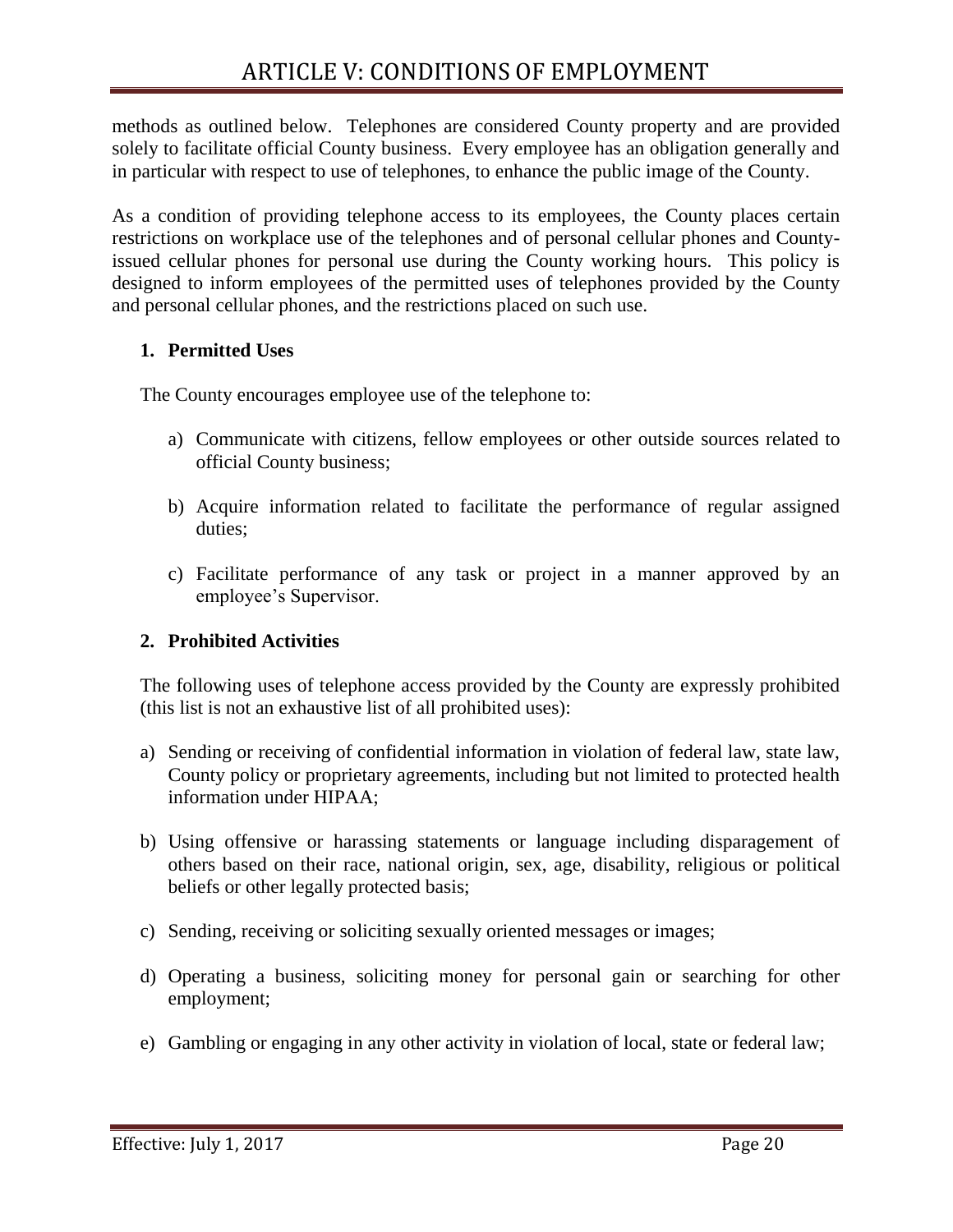- f) Permitting another person to have access to the telephone by using the employee's assigned telephone;
- g) Excessive amounts of personal use unrelated to assigned duties.

#### **3. Cellular Phones**

County employees are prohibited from using personal cellular phones during working hours except in the case of an emergency. Employees given County-issued cellular phones may only use these phones for official County-related business. It is recommended that employees, who must use cellular phones while driving, stop the vehicle in a safe location to do so.

#### **4. Audits**

Employees of the County should be aware that telephone activity on access provided by the County is subject to auditing and inspection by the County. Employees should be aware that they have no right or legitimate expectation to privacy. Auditing may be implemented within all County networks that connect to support identification, termination and prosecution of unauthorized activity.

#### **5. Supervisory Responsibility**

All County Department Heads and other County employees with supervisory responsibilities shall be responsible for ensuring appropriate telephone and cellular telephone use for all employees under their direction.

## **6. Violations of County Policy**

Disciplinary action for violation of the County's Telephone/Cellular Policy may include, but is not limited to, termination, suspension or demotion of the offending employee. In cases involving less serious violations, disciplinary action may consist of a warning or reprimand. Remedial actions may also include counseling, changes in work assignments or other measures designed to prevent future misconduct. The measure of discipline will correspond to the gravity of the offense as weighed by its potential effect on the County and fellow employees, and/or whether the offense violates any federal, state or local laws, rules or regulations.

# <span id="page-21-0"></span>**Section 15. Prohibited Use of County Property**

Northampton County equipment, including filing cabinets, bookcases, desks, storage containers, electronic data processing equipment, furniture, vehicles and all other equipment available to and/or assigned to employees are intended for the official use and in the completion of assigned tasks of County employees.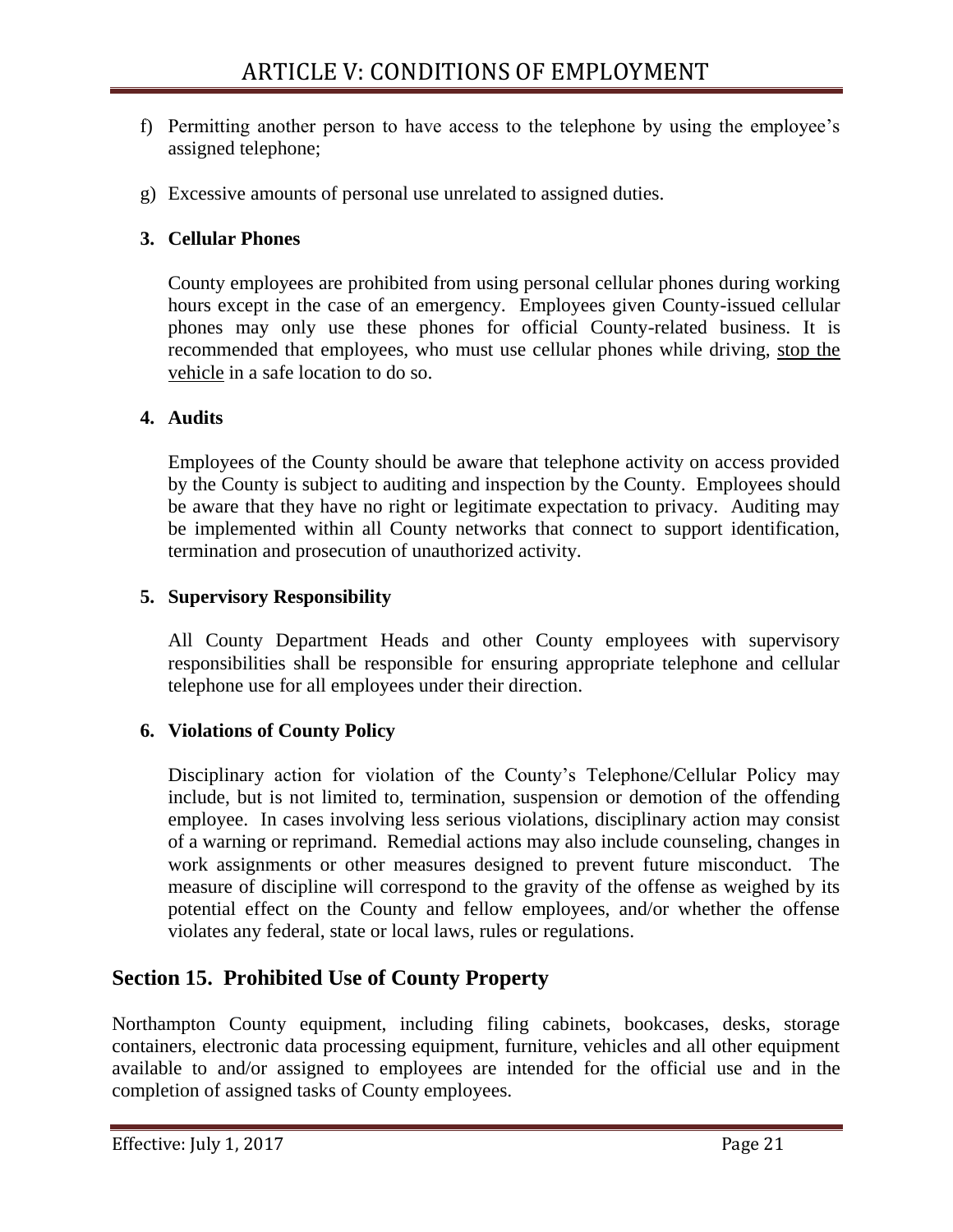Supervisors, Department Heads and, as appropriate, other designated employees have unrestricted and unlimited access to this equipment and furniture and contents at any time, for any reason.

Each employee is advised to use caution and sound judgment concerning the placement of personal items in offices, desks, equipment and other property of the County.

The County assumes no responsibility for missing personal items. Employees are strictly prohibited from co-mingling personal records or property with official County records or property. Under no circumstances shall an employee store illegal drugs or alcohol, flammable materials, explosives, weapons or any items intended for use as weapons in one's office or other official environment.

Personal storage spaces may be subject to search and seizure by law enforcement officers upon reasonable suspicion of possession of illegal substances and/or weapons. Any violation of this policy will result in disciplinary action up to and including termination of employment.

# <span id="page-22-0"></span>**Section 16. Confidentiality**

No employee or official shall use or disclose information gained in the course of employment or by reason of position for purposes of advancing a financial or personal interest, a business entity in which there is an ownership interest, a financial or personal interest of a household member or a family member or any other private or political interest to the detriment of the County.

No employee or official shall disclose confidential or privileged information concerning personnel matters, property, contract negotiations, litigation related matters or other affairs of the County which are afforded protection under State law.

Employees are required to comply with Health Insurance Portability and Accountability Act (HIPPA) policies and procedures. In addition, respective departments may require adherence to standard operating procedures for privacy and/or HIPPA regulations.

A violation of confidentiality shall be grounds for immediate dismissal for reasons of unacceptable personal conduct.

## <span id="page-22-1"></span>**Section 17. Risk Management**

Any County employee having knowledge of or a reason to know of a potential issue which may become problematic or may result in some form of litigation for the County, must notify their immediate Supervisor who in turn, shall notify the Department Head. Such issues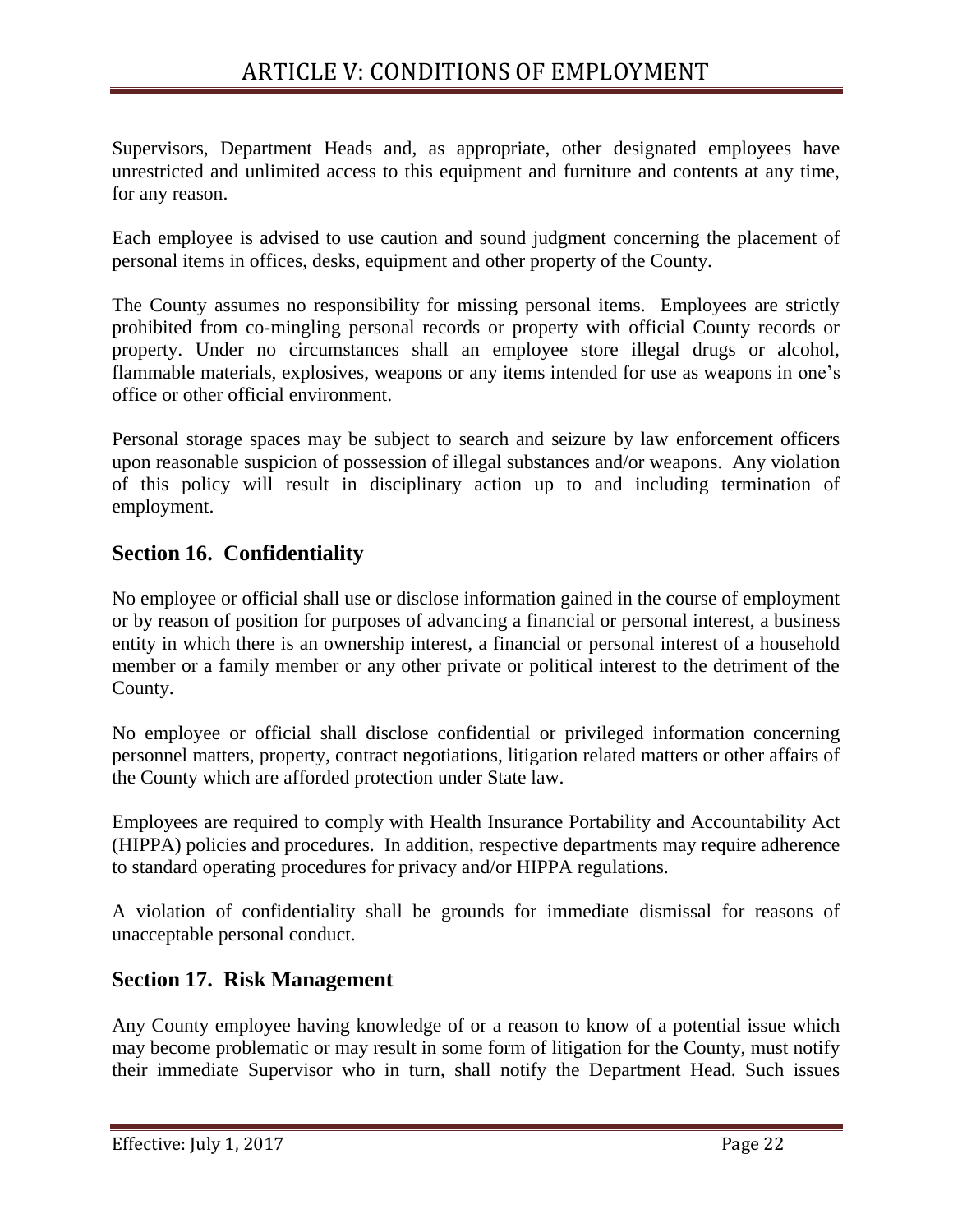include, but are not limited to, reports or threats of litigation, and any other situation which may present a potential liability to the County.

County employees shall not testify in court without a valid subpoena or court order, or as directed by the Department Head.

# <span id="page-23-0"></span>**Section 18. Employee Responsibility to Report Evidence of Fraud or Violation of Laws**

It is the policy of Northampton County that employees are required to report verbally or in writing to their immediate Supervisor, Department Head or Human Resources Director evidence of activity by another employee or private citizen constituting:

- 1. A violation of State or Federal law, rule or regulation;
- 2. Fraud;
- 3. Misappropriation of Northampton County resources;
- 4. Substantial and specific danger to the public health and safety; or
- 5. Gross mismanagement, a gross waste of monies or gross abuse of authority.

Further, it is the policy of Northampton County that no employee reporting evidence of such activity in good faith shall be retaliated against in any fashion for having done so.

#### <span id="page-23-1"></span>**Section 19. Smoking Policy: Tobacco-Free Governmental Buildings, Real Property and Vehicles.**

Northampton County prohibits the usage of tobacco and/or tobacco products on Northampton County Local Government property; inclusive of buildings, real property and county owned and operated vehicles and equipment. Signage will be posted on or in all properties owned, rented or leased inclusive of vehicles owned by Northampton County Local Government. Any employee of the County who violates the County ordinance shall be subject to disciplinary action consistent with the County's human resources/personnel policies in addition to imposed fees (*see County Ordinance*).

## <span id="page-23-2"></span>**Section 20. Safety**

The County is committed to providing a safe and healthy workplace for all its employees. The County complies with all applicable requirements issued by the federal and state Occupational Health and Safety Administration.

Management and all employees working in the County share the responsibility for the success of the safety and health program. The objective of the Safety and Health Program is to reduce or eliminate disabling injuries and illnesses. It is the policy of the County to exercise all precautions necessary to protect employees from accidents.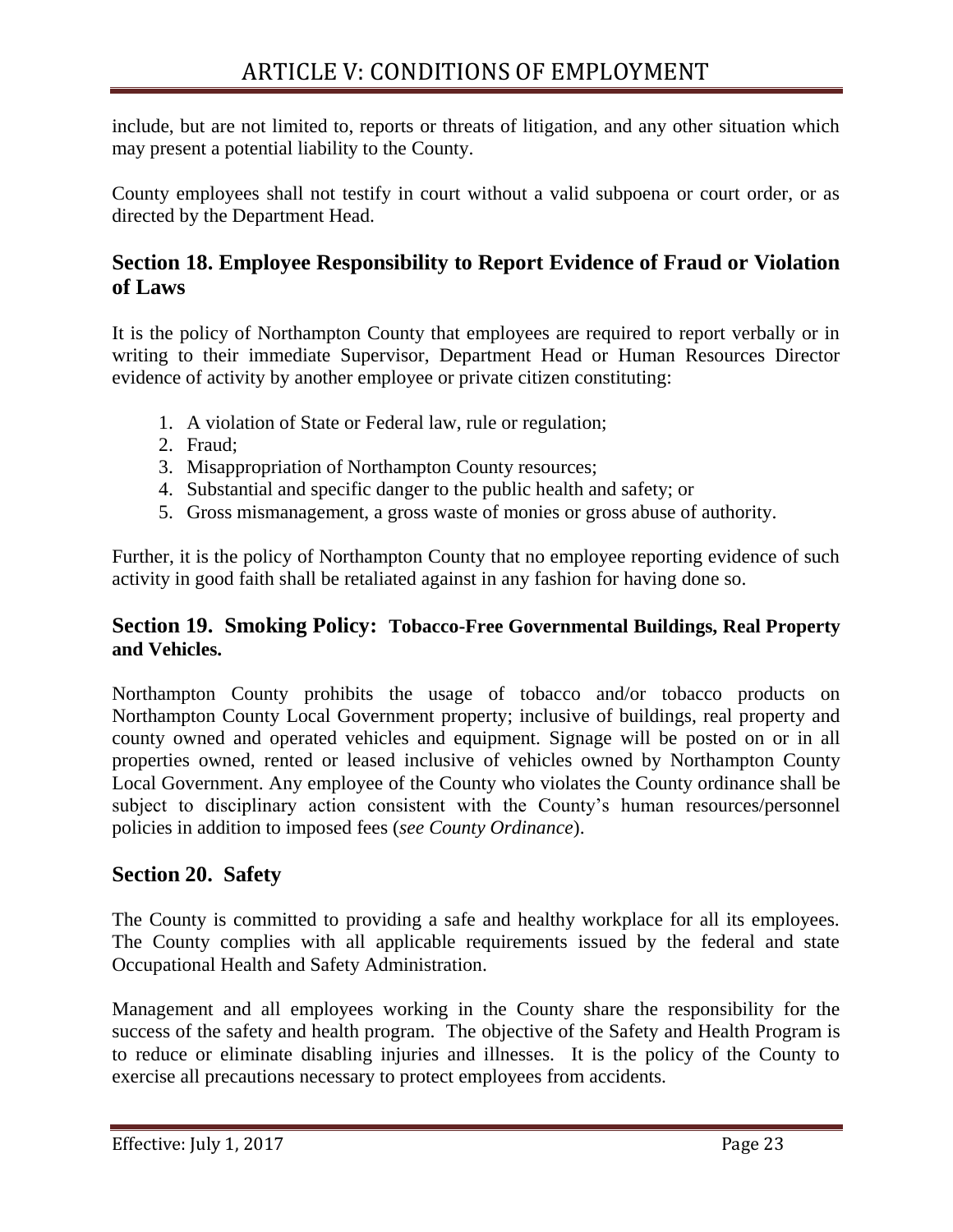Employees are expected to take an active role in promoting workplace safety. If an employee witnesses an accident or an unsafe working situation, he/she must report it promptly to his/her Supervisor, Department Head or the County Safety Officer.

Employees should take note of where the fire extinguishers, first-aid kits and emergency exits for their Department are located. For more information on safety and health procedures, employees should contact the Department Head or the County Safety Officer.

Employees shall follow the safety policies and procedures, attend safety training programs and must immediately report all work related injuries or occupational diseases to their Supervisor and/or Department Head.

Employees who violate such policies and procedures shall be subject to disciplinary action up to and including dismissal.

Department Heads should contact the Safety Officer regarding the County's SAFETY PROGRAM.

## 1. **Northampton County Safety Program**

Northampton County is committed to safety in the workplace and requires that departments take whatever steps necessary to ensure proactive support of the **Northampton County Safety Program**. (The Safety program, Emergency Action Plan, and Exposure Control Plan are available on the County's shared Drive at G:/Safety Programs.)

Department Heads are responsible for the overall safety performance of their departments and management staff should utilize the COUNTY'S SAFETY OFFICER as a resource in developing and implementing the program within their departments. Each Department Head will assume the responsibility of consistently enforcing safety standards and requirements to the utmost of their ability and authority. Thus, Department Heads and Supervisors are accountable for the safety and protection of employees and property of Northampton County and instructing employees on safe work practices.

# <span id="page-24-0"></span>**Section 21. Americans With Disabilities Act (ADA)**

It is the policy of Northampton County to comply with both the spirit and the letter of the Americans with Disabilities Act of 1990.

Northampton County is committed to the principle that there shall be no discrimination against any qualified individual with a disability or disabilities in regard to employment application policies and procedures, hiring, advancement, training opportunities, compensation, disciplinary action, reduction-in-force and other terms or privileges of employment.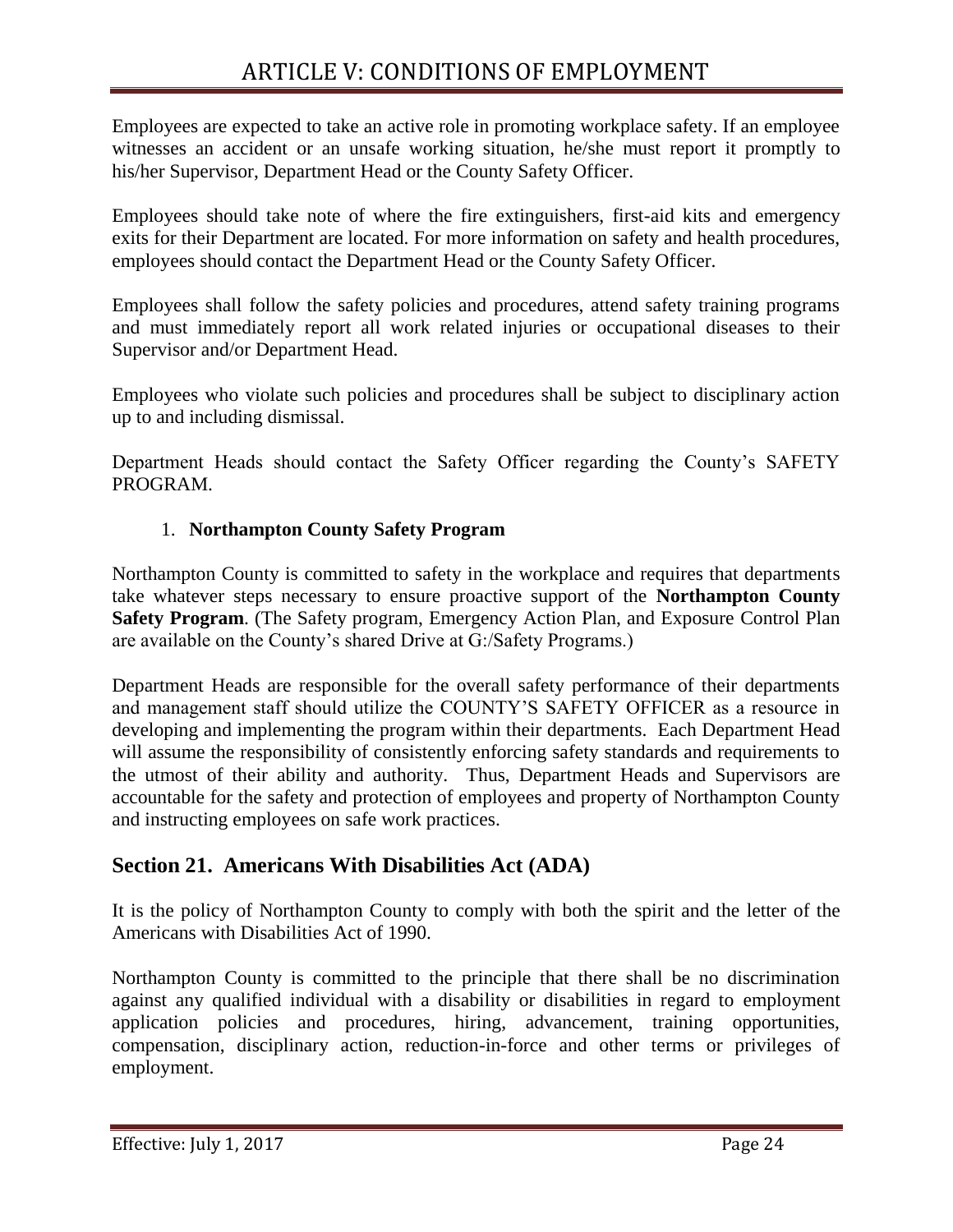Title I of the Americans with Disabilities Act protects qualified individuals with disabilities from employment discrimination and prohibits an employer from retaliating against an applicant or employee for asserting his rights under the ADA.

The Act also makes it unlawful to discriminate against an applicant or employee, whether disabled or not, because of the individual's family, business, social or other relationship or association with an individual with a disability.

## **1. Who is Protected?**

Under the ADA, a person has a disability if he/she has a physical or mental impairment that substantially limits a major life activity. The ADA also protects individuals who have a record of a substantially limiting impairment, and people who are regarded as having a substantially limiting impairment.

To be protected under the ADA, an individual must have, have a record of, or be regarded as having a substantial, as opposed to a minor, impairment. The Americans with Disabilities Act Amendments Act of 2008 broadens the application of the term "regarded as" which now results in applicants and employees need only to demonstrate they were perceived by the employer as having an impairment.

A substantial impairment is one that significantly limits or restricts a major life activity such as hearing, seeing, speaking, breathing, performing manual tasks, walking, and caring for oneself, learning or walking.

The Americans with Disabilities Act Amendments Act of 2008 expands the definition of "major life activities" where new activities not formally recognized by the Equal Employment Opportunity Commission (EEOC), are now considered. Some of those activities include communicating, bending, reading, and major bodily functions such as the immune system, normal cell growth, digestive system, neurological and circulatory complications.

The Americans with Disabilities Act Amendments Act of 2008 also states that "mitigating measures" shall not be considered in assessing a disability. Medications, medical supplies and equipment appliances can no longer be used to determine whether the applicant or employee has a disability.

The exception to this rule is regular eyeglasses or contacts. The Amendments Act of 2008 clarifies that an impairment that is episodic or in remission is a disability if it would substantially limit a major life activity when active such as cancer and migraines. EEOC and the court systems will now focus on how the applicant or employee was treated, whether the person was regarded as disabled, whether accommodations were evaluated or whether the person was discriminated against or harassed in some other capacity because of the condition.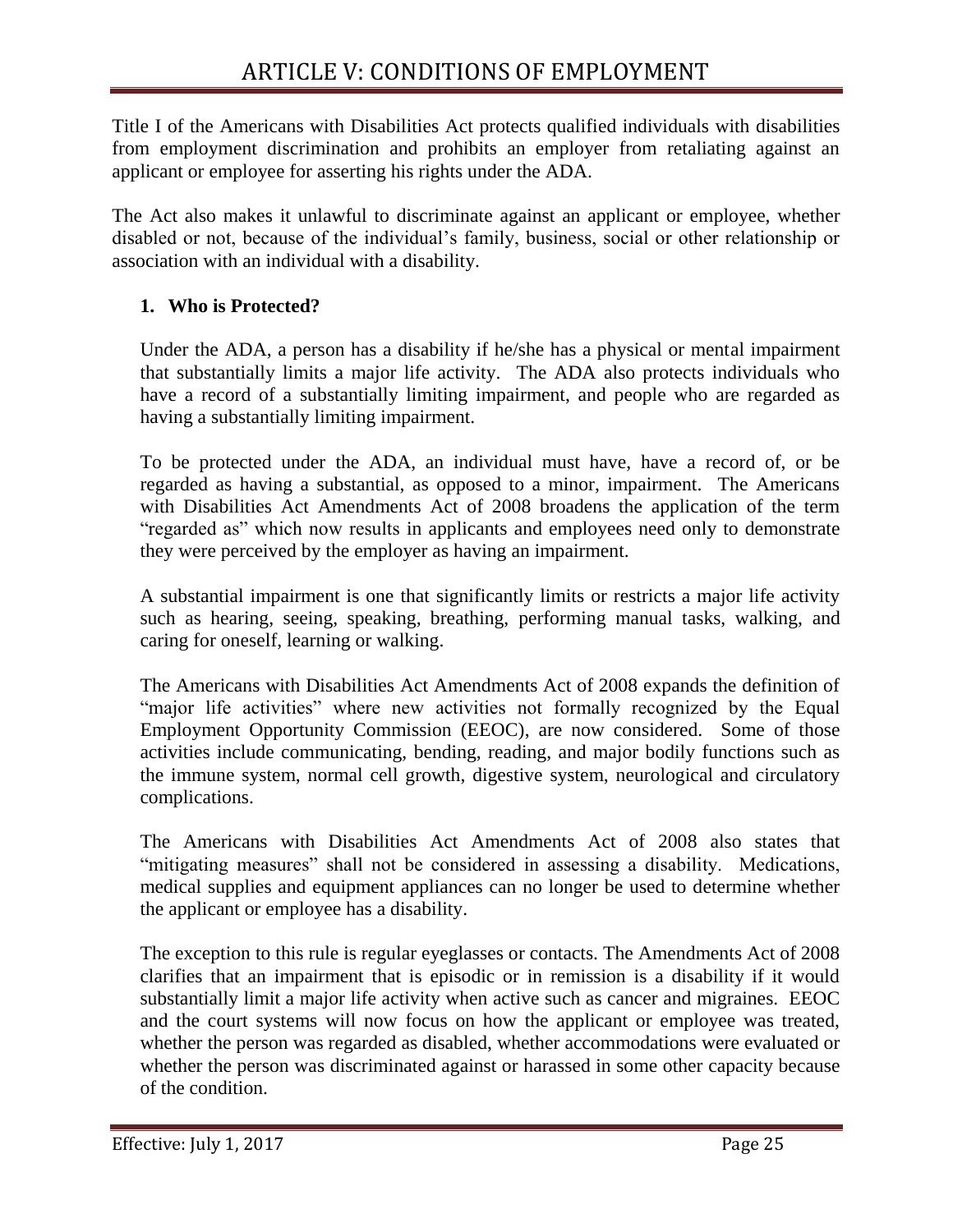An individual with a disability must also be qualified to perform the essential functions of the job with or without reasonable accommodation, in order to be protected by the ADA. This means that the applicant or employee must:

- a) Satisfy the job requirements for educational background, employment experience, skills, licenses and any other qualification standards that are job related; and
- b) Be able to perform those tasks that are essential to the job, with or without reasonable accommodation.

The ADA does not interfere with management's right to hire the best-qualified applicant. Nor does the ADA impose any affirmative actions obligations. The ADA simply prohibits management from discriminating against a qualified applicant or employee because of his or her disability.

#### **2. How Are Essential Functions Determined?**

Essential functions are the basic job duties that an employee must be able to perform, with or without reasonable accommodations. Each job should be examined to determine which functions or tasks are essential to performance.

Factors to consider in determining if a function is essential include:

- a) Whether the reason the position exists is to perform that function,
- b) The number of other employees available to perform the function or among whom the performance of the function can be distributed, and
- c) The degree of expertise or skill required to perform the function.

Judgment as to which functions are essential and a written job description prepared before advertising or interviewing for a job will be considered by the Equal Employment Opportunity Commission (EEOC) as evidence of essential functions.

Other kinds of evidence that EEOC will consider include:

- a) The actual work experience of present or past employees in the job,
- b) The time spent performing a function,
- c) The consequences of not requiring that an employee perform a function, and
- d) The terms of a collective bargaining agreement.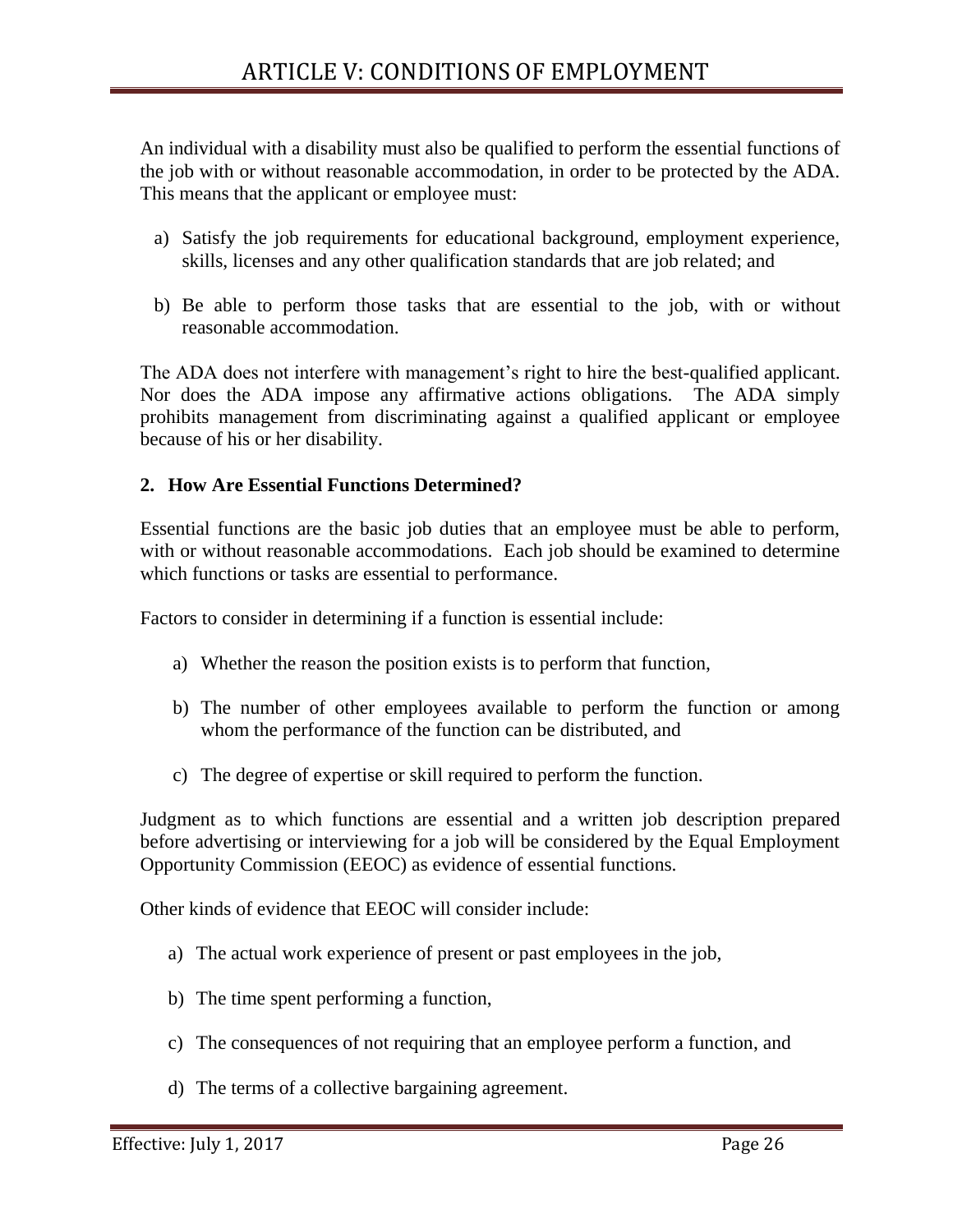#### e)

## **3. What Are Obligations in Providing Reasonable Accommodations?**

Reasonable accommodation is any change or adjustment to a job or work environment that permits a qualified applicant or employee with a disability to participate in the job application process, to perform the essential functions of a job, or to enjoy benefits and privileges of employment equal to those enjoyed by employees without disabilities. Reasonable accommodation may include:

- a) Acquiring or modifying equipment or devices,
- b) Job restructuring,
- c) Part-time or modified work schedules,
- d) Reassignment to a vacant position,
- e) Adjusting or modifying examinations, training materials or policies,
- f) Providing readers and interpreters, and
- g) Making the workplace readily accessible to and usable by people with disabilities.

Reasonable accommodations also must be made to enable an individual with a disability to participate in the application process and to enjoy benefits and privileges of employment equal to those available to other employees.

It is a violation of the ADA to fail to provide reasonable accommodations to the known physical or mental limitations of a qualified individual with a disability, unless to do so would impose an undue hardship on the operation of the Department. Undue hardship means that the accommodation would require significant difficulty, disruption or expense.

## **4. What is the Best Way to Identify a Reasonable Accommodation?**

When a qualified individual with a disability requests a reasonable accommodation, the appropriate accommodation is obvious. The individual may suggest a reasonable accommodation based upon his/her own life or work experience. However, when the appropriate accommodation is not readily apparent, management must make a reasonable effort to identify one.

Consultation, on an informal basis, with the applicant or employee about potential accommodations that would enable the individual to participate in the application process or perform the essential functions of the job would likely serve as the best avenue to identify proper and reasonable accommodations.

# **5. When Does a Reasonable Accommodation Become An Undue Hardship?**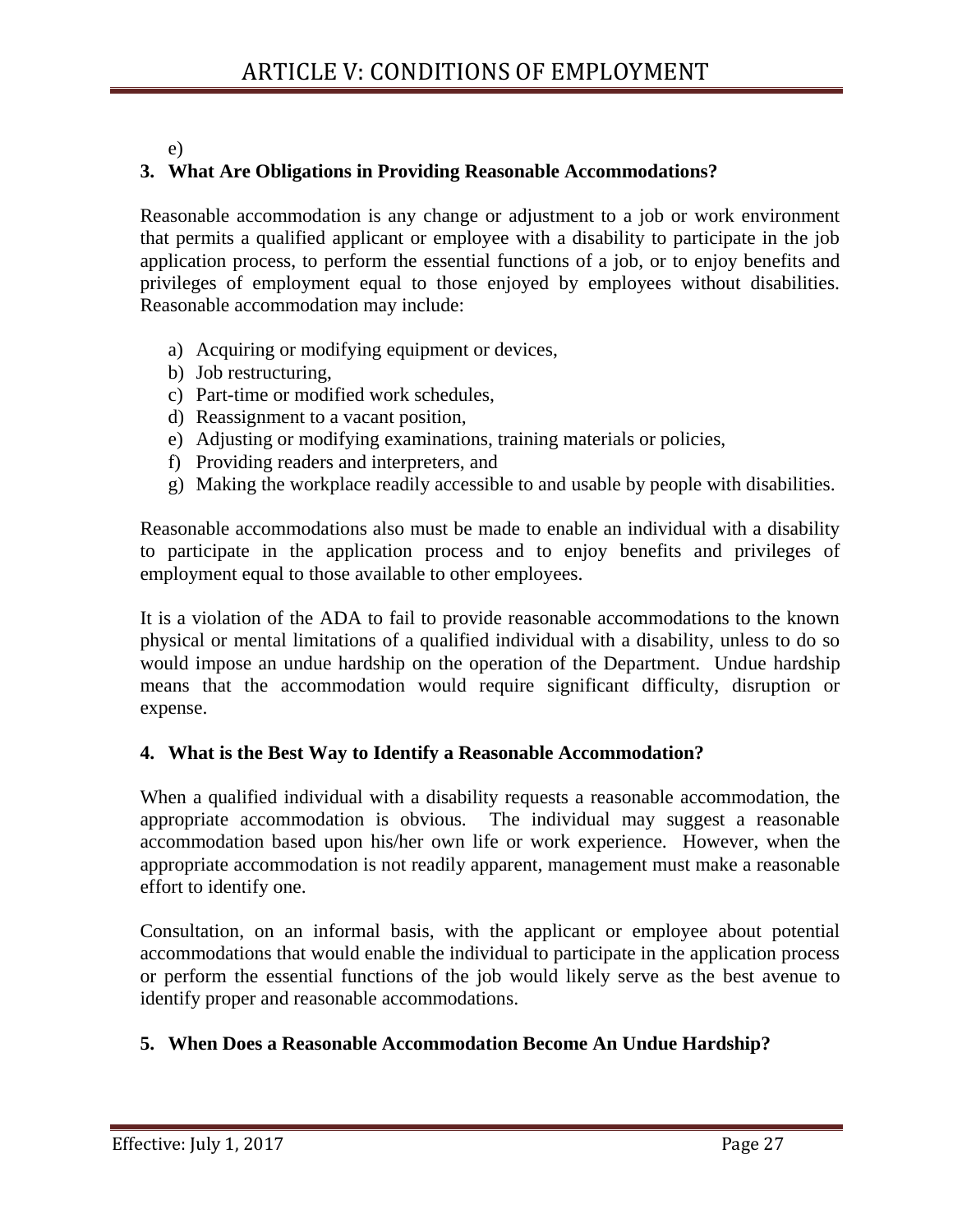It is not necessary to provide a reasonable accommodation if doing so would cause an undue hardship. Undue hardship means that an accommodation would be unduly costly, extensive, substantial or disruptive or would fundamentally alter the nature or operation of a Department. Among the factors to be considered in determining whether an accommodation is an undue hardship are the cost of the accommodation, the employer's size, financial resources and the nature and structure of its operation.

If a particular accommodation would be an undue hardship, Department Heads and Supervisors must attempt to identify another accommodation that will not pose such a hardship. If cost causes the undue hardship, Department Heads and Supervisors must also consider whether funding for an accommodation is available from an outside source, such as a vocational rehabilitation agency, and if the cost of providing the accommodation can be offset by state or federal tax credits or deductions.

Department Heads and Supervisors must also give the applicant or employee with a disability the opportunity to provide the accommodation or pay for the portion of the accommodation that constitutes an undue hardship.

#### **Medical Examination and Questions about an Individual's Disability**

It is unlawful to:

- a) Ask an applicant whether she/he is disabled or about the nature or severity of a disability, or
- b) To require the applicant to take a medical examination before making a job offer.

Applicants may be asked about the ability to perform job-related functions, as long as the questions are not phrased in terms of a disability. Applicants may be requested to describe or to demonstrate how, with or without reasonable accommodation; the applicant will perform job-related functions.

After a job offer is made and prior to the commencement of employment duties, Department Heads may require that an applicant take a medical examination if everyone who will be working in the job category must also take the examination.

Department Head may condition the job offer on the results of the medical examination. Once an applicant is hired, the Department Head cannot require a medical examination or ask an employee questions about disability unless he/she can show that these requirements are job related and necessary for the conduct of the business operation. Voluntary medical examinations that are part of an employee health program may be conducted.

The results of all medical examinations or information from inquiries about a disability must be kept confidential, and maintained in separate medical files. Department Heads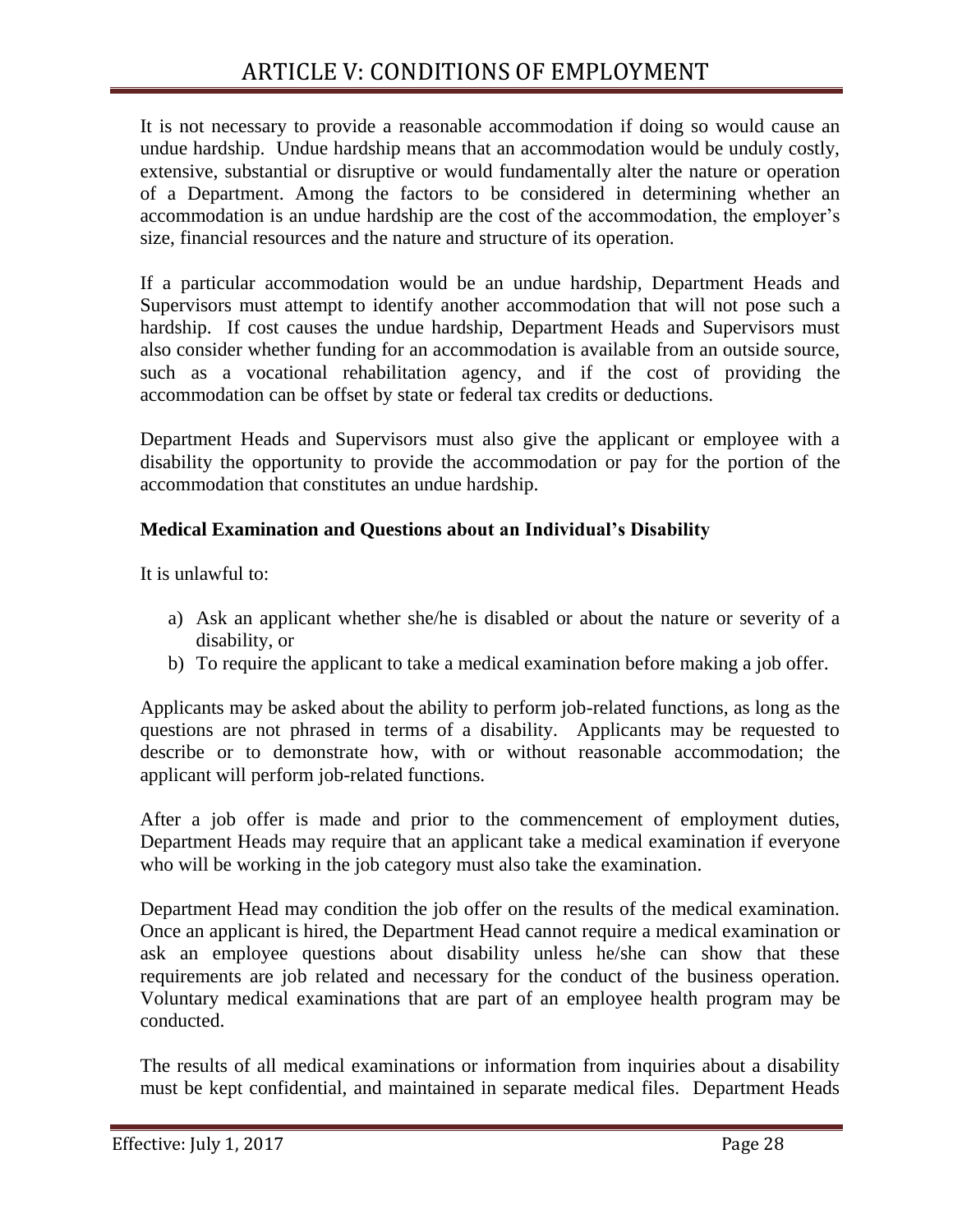may provide medical information required by State workers' compensation laws to the agencies that administer such laws.

#### **6. Use of Illegal Drugs**

Anyone who is currently using drugs illegally is **not** protected by the ADA and may be denied employment or terminated on the basis of such use. The ADA does **not** prevent employers from testing applicants or employees for current illegal drug use, or from making employment decisions based on verifiable results.

A test for the illegal use of drugs is **not** considered a medical examination under the ADA; therefore, it is **not** a prohibited pre-employment medical examination, and Department Heads will **not** have to show that the administration of the test is job related and consistent with business necessity. The ADA does **not** encourage, authorize or prohibit drug tests.

#### **7. ADA Enforcement and Remedies**

The Equal Employment Opportunity Commission will enforce the provisions of the ADA, which prohibit job discrimination. Individuals who believe they have been discriminated against on the basis of their disability can file a charge with the Commission at any of its offices located throughout the United States. A charge of discrimination must be filed within 180 days of the discrimination.

The Commission will investigate and initially attempt to resolve the charge through conciliation, following the same procedures used to handle charges of discrimination filed under the Title VII of the Civil Rights Act of 1964. The ADA also incorporates the remedies contained in Title VII. These remedies include hiring, promotion, reinstatement, back pay, and attorneys' fees. Reasonable accommodation is also available as a remedy under the ADA.

## <span id="page-29-0"></span>**Section 22. Age Discrimination Act**

The Age Discrimination Act of 1975 prohibits discrimination on the basis of age in programs and activities receiving federal financial assistance. The Act, which applies to all ages, permits the use of certain age distinctions and factors other than age that meets the Act's requirements.

The Age Discrimination in Employment Act of 1967 (ADEA) protects certain applicants and employees 40 years of age and above from discrimination on the basis of age in hiring, promotion, discharge, compensation, and other employment terms and conditions. The Equal Employment Opportunity Commission (EEOC) enforces the Age Discrimination Employment Act. Supervisors and Department Heads are accountable for enforcing the law and shall make every effort to avoid any discriminatory acts in regard to an employee's age.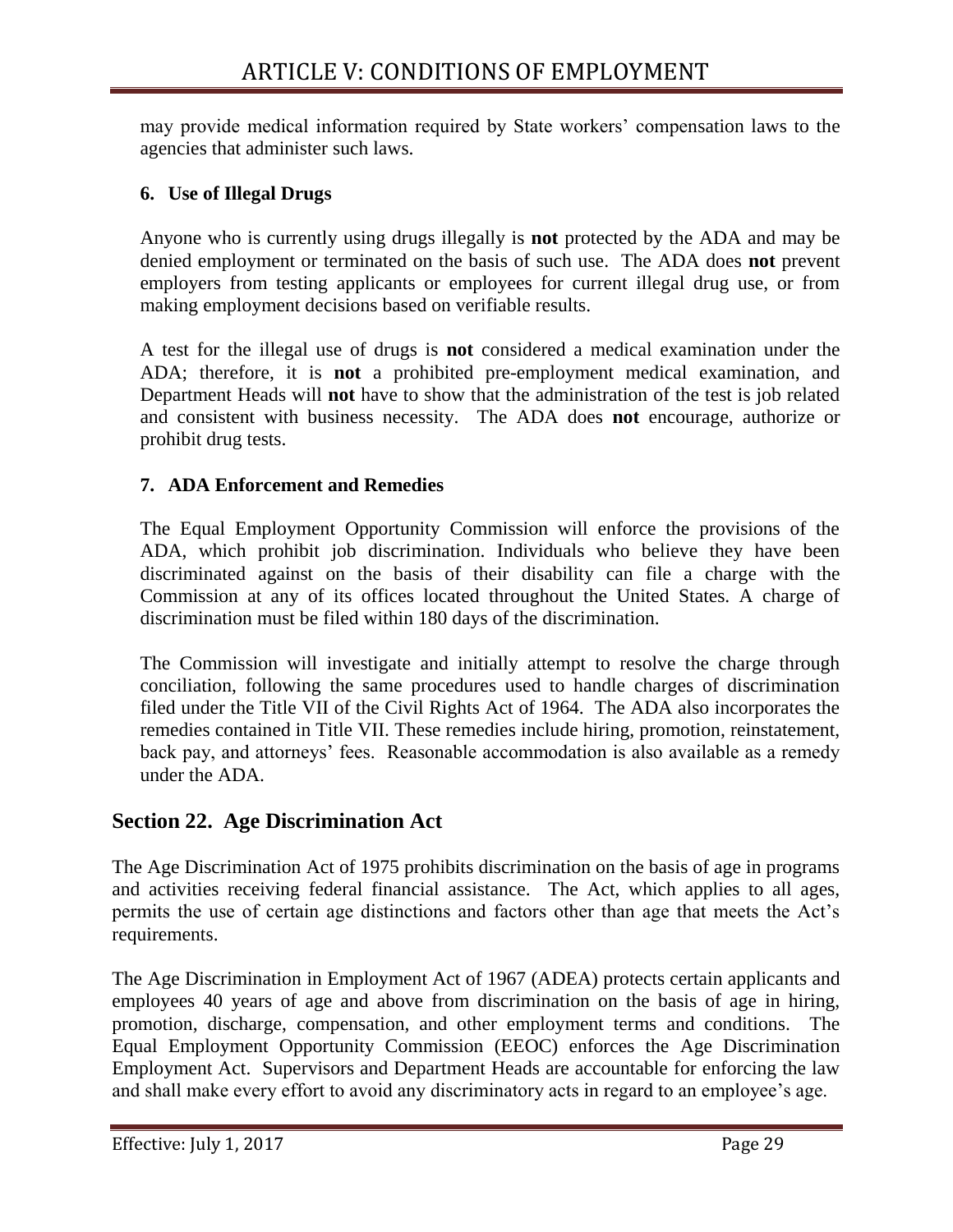# <span id="page-30-0"></span>**Section 23. Attendance Policy**

Regular attendance is essential to Department operations. An employee is expected to be present and on time as scheduled. If an employee is going to be late or unable to work because of illness, the Supervisor should be notified before the start of the workday or **not**  later than 30 minutes after the beginning of a scheduled working day.

Exceptions to this policy include employees of the Emergency Communications Department, Emergency Medical Services and the Sheriff's Department whereby employees must at least provide a two-hour notice to supervisors and/or Department Heads.

Notification by another employee, friend or relative is **not** acceptable *except* in an emergency situation where the employee is physically unable to make the notification. Sick leave may be taken only with the approval of the immediate Supervisor or Department Head.

Leaving messages is **not** considered satisfactory notice. Employees must speak with his/her Supervisor or with another appropriate contact within the proper chain of command. This provides an opportunity for the Supervisor to schedule a replacement or reschedule work as necessary.

Tardiness, excessive absences without leave or notice interferes with the Department and County objectives and may result in disciplinary action up to and including dismissal.

*Failure to Report to Work:* An employee voluntarily terminates employment with Northampton County by failing to report for work without giving written or verbal notice to the Supervisor or Department Head. Such a failure shall be deemed to be a voluntary resignation from employment without notice when the employee is absent without approved leave for a period of at least **three (3)** consecutive, scheduled workdays.

## <span id="page-30-1"></span>**Section 24. Bloodborne Pathogens Policy**

Northampton County Local Government has adopted plans and procedures to comply with all requisite provisions of the Occupational Exposure to Bloodborne Pathogens Standard issued by the U. S. Department of Labor's Occupational Safety and Health Administration, and the approved plan requirements related, which are promulgated by the North Carolina Department of Labor. These plans are located in appropriate departments.

All employees of the County who are occupationally exposed to blood or other potentially infectious materials as defined in the regulations are covered under provisions of this policy.

The County Safety Officer shall maintain a copy of the exposure control plan, addressing exposure determination, procedures for evaluating the circumstances surrounding an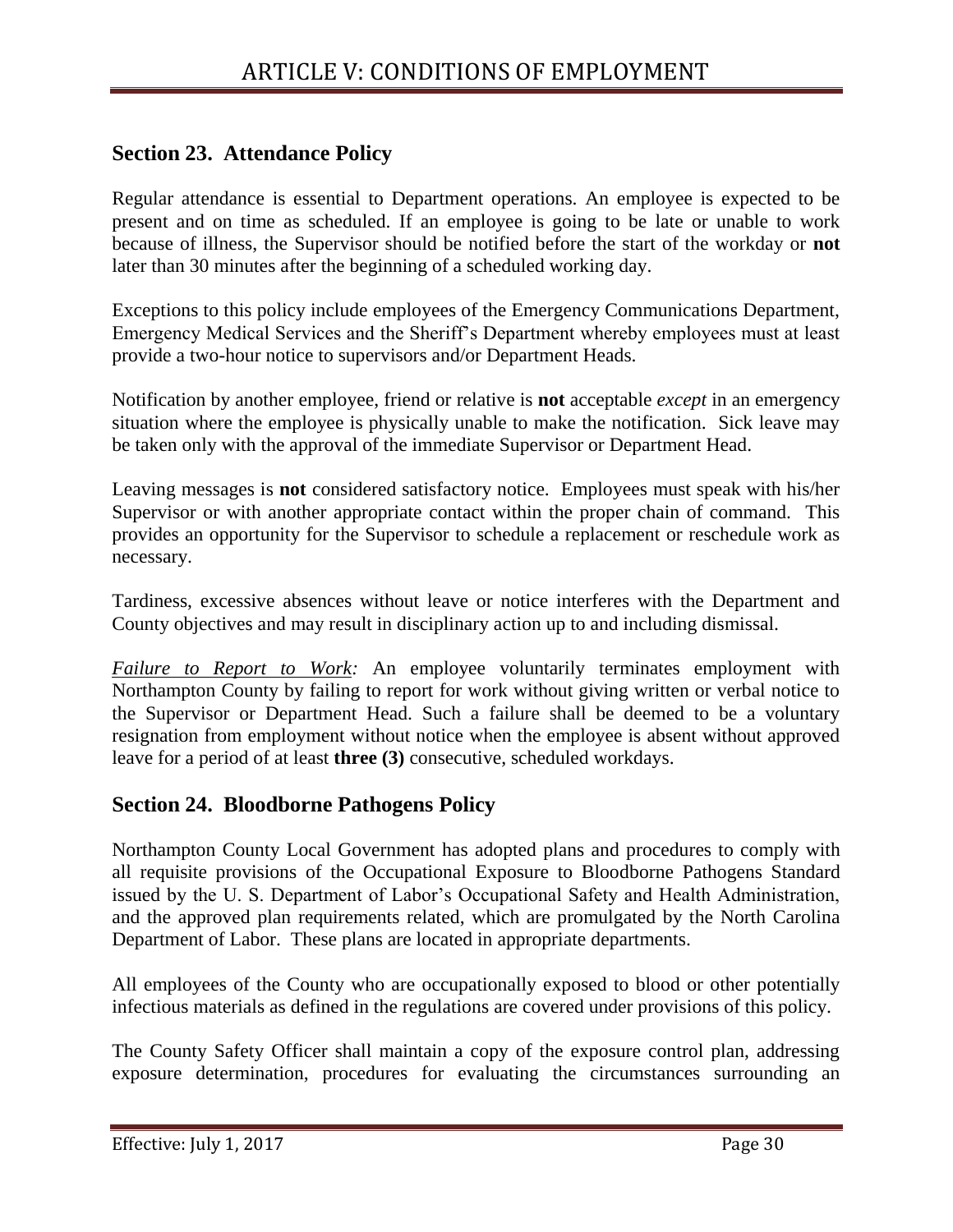exposure incident and the schedule and methods for implementing compliance with the various sections of the standard. This plan is updated on an annual basis.

The County Safety Officer maintains a listing of exposure determination for all job classifications, grouped into at least two (2) exposure groups. The first group includes classifications in which all classifications have occupational exposure and the second includes classifications where some employees have occupational exposure associated with specific listed tasks.

All occupationally exposed employees of Northampton County will be provided information and training prescribed under the Standard, which will occur during working hours at no cost to the employee. This training will be provided at initial assignment as soon as possible and at least annually thereafter. Additional training is provided when existing tasks are modified or new tasks are introduced which affect employees' exposure.

The Safety Officer will coordinate the trainings for the Bloodborne Pathogens.

Hepatitis B vaccine and vaccination series are available to all employees who have occupational exposure, in addition to post-exposure evaluation and follow up services as well as any booster doses subsequently recommended by the U.S. Public Health Service. Each of the foregoing services is provided at no cost to employees, at reasonable times and places and is performed by or under the supervision of a licensed physician or a licensed health care professional who is qualified to provide these services.

The Hepatitis B vaccine and vaccination series is offered within ten (10) days of initial assignment and then made available to employees who have occupational exposure to blood or other potentially infectious materials unless the employee has previously received the complete hepatitis B vaccination series, antibody testing reveals that the employee is immune or medical reasons prevent the employee from receiving the hepatitis B vaccination series.

All employees will be provided with a copy of a health care professional's written opinion stating whether a hepatitis B vaccination is indicated and whether the employee has received such vaccination.

All employees with occupational exposure are provided personal protective equipment by the County at no cost to the employee. Complete and accurate records are maintained for all employees concerning occupational exposure, as prescribed by the Standard, for which the retention period is throughout the period of employment and for thirty (30) years thereafter.

Any employee determined to be occupationally exposed who declines to accept hepatitis B vaccination must sign a declination statement and release of liability after appropriate prescribed training regarding hepatitis B, hepatitis B vaccination, the efficacy, safety, method of administration, benefits of hepatitis B vaccination, and that the vaccine and vaccination are provided free of charge.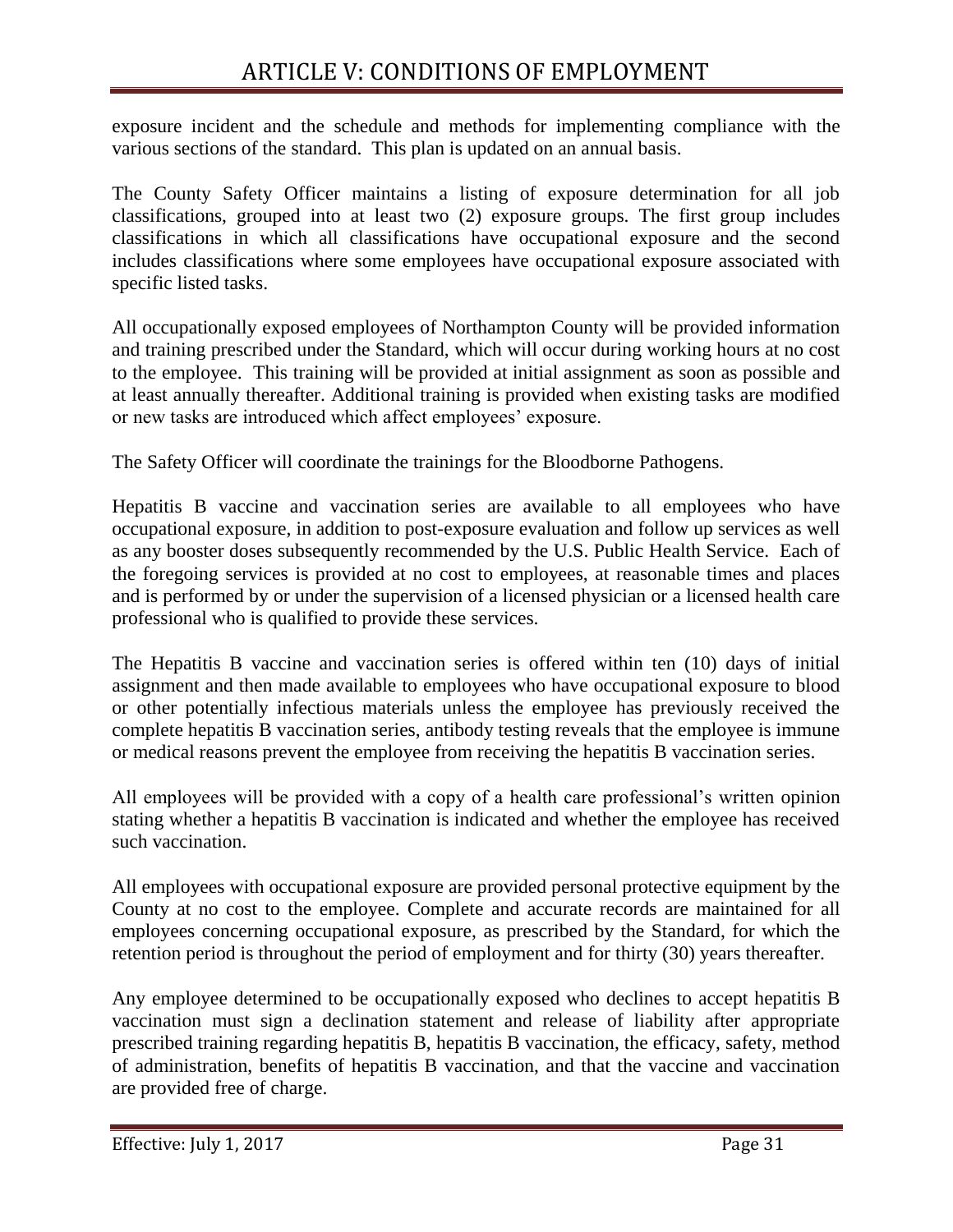Any employee, who declines vaccination, executes a declination and release of liability thereafter, and who remains occupationally at risk can request vaccination at a later date. If the vaccine is subsequently requested, the same provisions will apply with respect to receipt of services at no cost to the employee. If at any time, an employee is exposed to hepatitis and an incident occurs which may place an employee at risk; an Incident Report must be completed and forwarded immediately to the County Safety Officer and the Human Resources Department.

# <span id="page-32-0"></span>**Section 25. Motor Vehicle Policy**

The purpose of this policy is to outline driver's license requirements, as well as vehicle safety rules and regulations in order to reduce preventable accidents, injuries, property damage and maintenance costs.

- 1. A valid driver's license for the type and class of vehicle to be driven shall be required for all employees operating county vehicles, and employees operating privately owned vehicles on County business. In cases where the employee resides in a nearby state, his/her license will be verified.
- 2. County employees shall comply with the Vehicle Safety Program rules and regulations outlined in this procedure while operating a County vehicle.
- 3. Employees working in certain job classifications may be required to have a Commercial Drivers License (CDL) to operate designated vehicles and/or equipment. Successful job applicants, which may include current employees that are promoted or re-assigned to positions requiring a CDL, shall comply with one (1) of the following: Have a current CDL at time of employment, promotion or reassignment, or within 90 days of hiring, promotion or re-assignment, obtain a CDL as a condition of continued employment.

#### **1. Vehicle Safety Program Rules**

All employees driving County vehicles or personal vehicles on County business shall drive in a courteous manner observing the following vehicle safety program rules and regulations.

- a) Employees shall remain knowledgeable and comply with all Federal, State and County motor vehicle laws and regulations.
- b) Employees shall practice effective defensive driving techniques. Employees shall exercise special precautions when children, joggers or pedestrians are in the roadway, driving during inclement weather or when negotiating around heavy equipment.
- c) The driver and all occupants shall wear seat belts as required by law.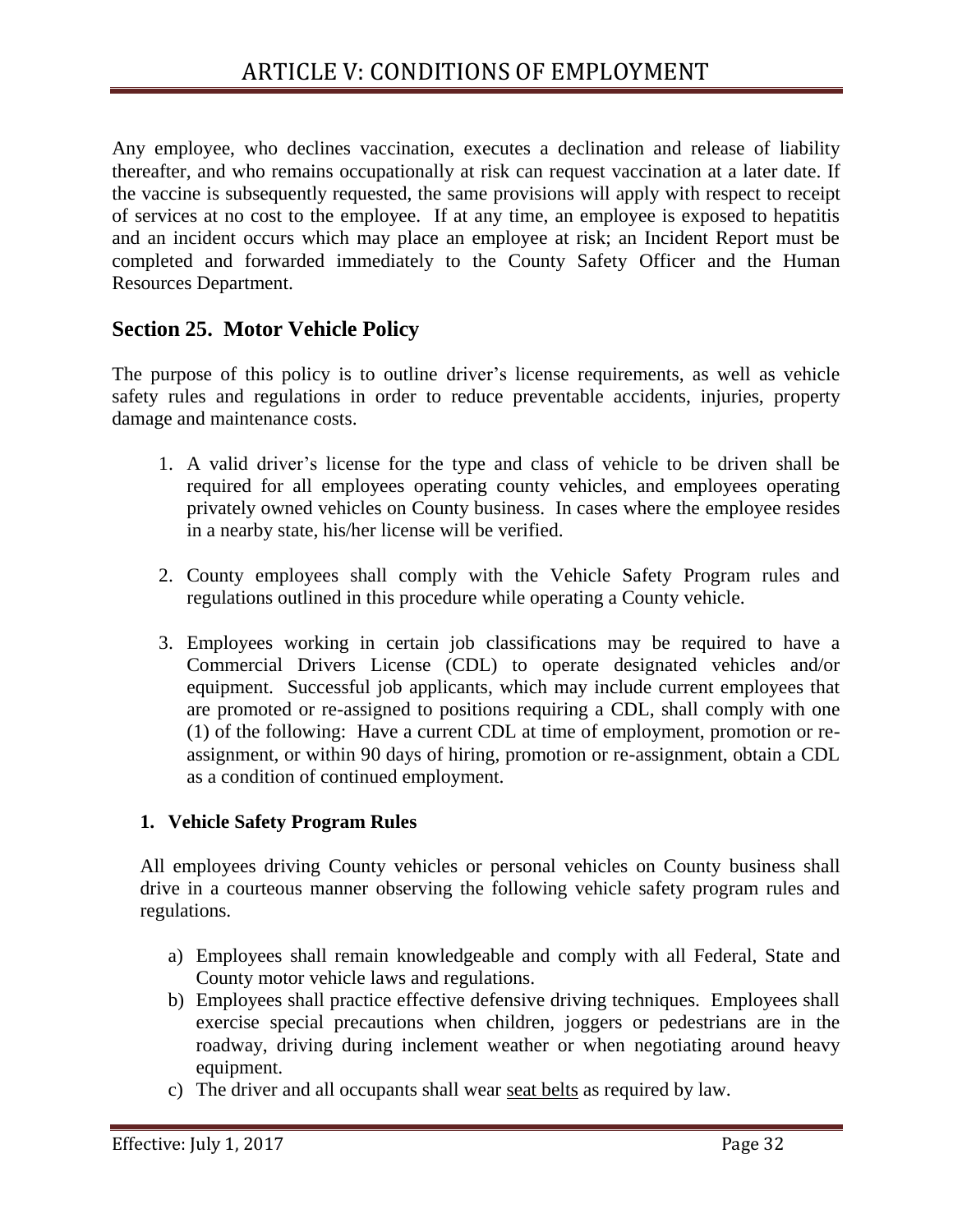- d) No person other than employees or appropriate persons engaged in business with the County and approved by the Department Head or designee shall ride in a County vehicle.
- e) County vehicles shall be used for work-related duties only.
- f) Employees' assigned vehicles are responsible for scheduling routine maintenance and service of the vehicle unless a specific individual is designated within the Department. Areas of highest concern include oil, tires, lights and seatbelts. All mechanical problems shall be reported to the Supervisor immediately.
- g) Only County issued equipment needed to perform the specific work functions may be stored in the vehicle. No additional equipment or personal items will be carried or stored unless the Supervisor grants permission.
- h) Unsecured items shall **not** be placed on the dash of a County vehicle. Tools, equipment and materials carried in a truck bed shall be secured by using rails and tailgate. Sufficient tie downs shall be required to ensure the safety of transported materials.
- i) Vehicle shall **not** be left unattended while the engine is running. If it is necessary to leave the vehicle running while it is unattended, the transmission shall be placed in park and the parking brake activated.
- j) Except under extreme emergencies, keys shall be removed from the ignition and the doors locked on an unattended vehicle.
- k) Drivers of assigned vehicles should visually examine the vehicle at the beginning and end of their shift/day. Areas to inspect include any physical damage, functioning signals and lights and tire inflation.
- l) Employees shall **not** alter or tamper with vehicle safety features.
- m) Gas keys issued to County vehicles are to only be used in providing gas to the specific vehicle. Employees will utilize the fueling location supporting the specific card.
- n) It is recommended that employees, who must use *cellular phones* while driving, stop the vehicle in a safe location to do so.

## **2. Driving Record Standard for Applicants**

This policy applies to all applicants including employees applying for positions requiring a valid driver's license as a condition of employment.

- 1. Applicants must have in their possession a valid driver's license and obtain a North Carolina license within thirty (30) days after hiring as a condition of employment. In cases where the applicant resides in a nearby state, his/her license will be verified.
- 2. A review of the driving history of each applicant will be conducted prior to hiring. A driving record from the Department of Motor Vehicles may be required of considered applicants. If the applicant deemed best for the position has any record of violations, the applicant may **not** be offered employment until it can be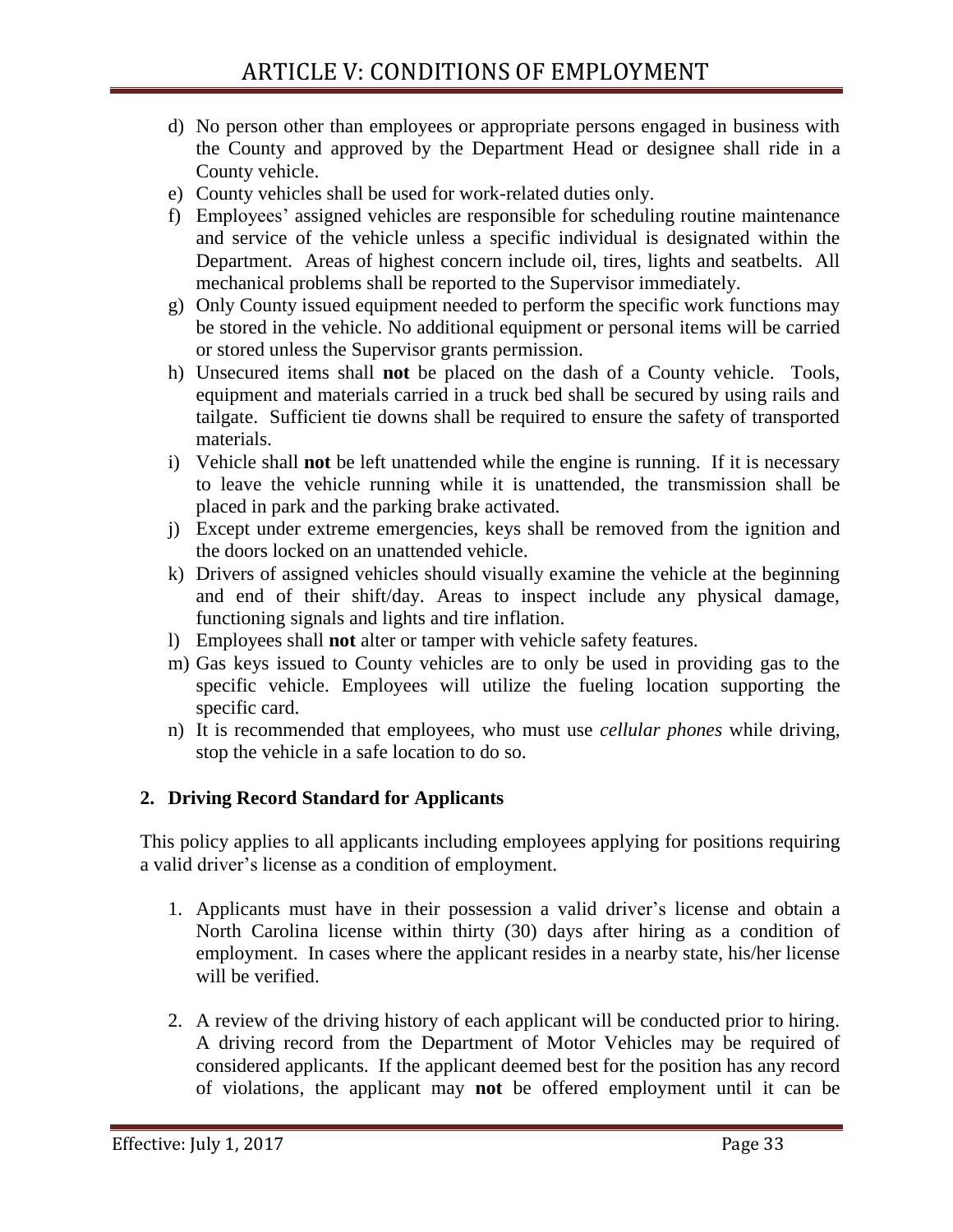determined that an applicant's employment would **not** constitute a liability to the County.

3. Applicants will **not** be selected for positions requiring a valid drivers license if their driving record reveals a pattern of convictions of traffic offenses and the applicant's capacity to safely operate a County vehicle or heavy equipment is questionable, the County may approve or disapprove the applicant based on their overall driving record and the position of which the applicant has applied.

All County employees required to drive their personal vehicles in the course of conducting County business, must maintain sufficient insurance and must be able to show proof of such insurance at all times.

## **3. Driving Record Standards for Current Employees**

The purpose of this policy is to establish minimum-driving standards which must be met for all classifications requiring a valid driver's license. Departments may elect to enforce more stringent driving record requirements.

Motor vehicle operators identified by the County's liability insurer as "problem drivers" with multiple motor vehicle violations will **not** be allowed to operate County vehicles. Travel by an employee determined to be a problem driver shall be by personal vehicle with the method of reimbursement to be determined by the County Manager within the guidelines of this policy.

Employees determined to be problem drivers will receive a letter of warning under the County Manager's signature, notifying them of the consequences of further motor vehicle violations.

- 1. The County will periodically check the driving record of employees holding positions for which valid driver's license are required.
- 2. When an employee's overall driving record reveals a pattern of convictions for traffic offenses and the employee's capacity to safely operate a County vehicle or heavy piece of equipment is questionable, the County shall reserve the right to approve or disapprove the continued operation of a County vehicle or heavy piece of equipment by the employee based on their overall driving record.
- 3. Employees will **not** be permitted to operate County vehicles or heavy equipment if their driving record contains any of the following:
	- a) Current conviction of driving while impaired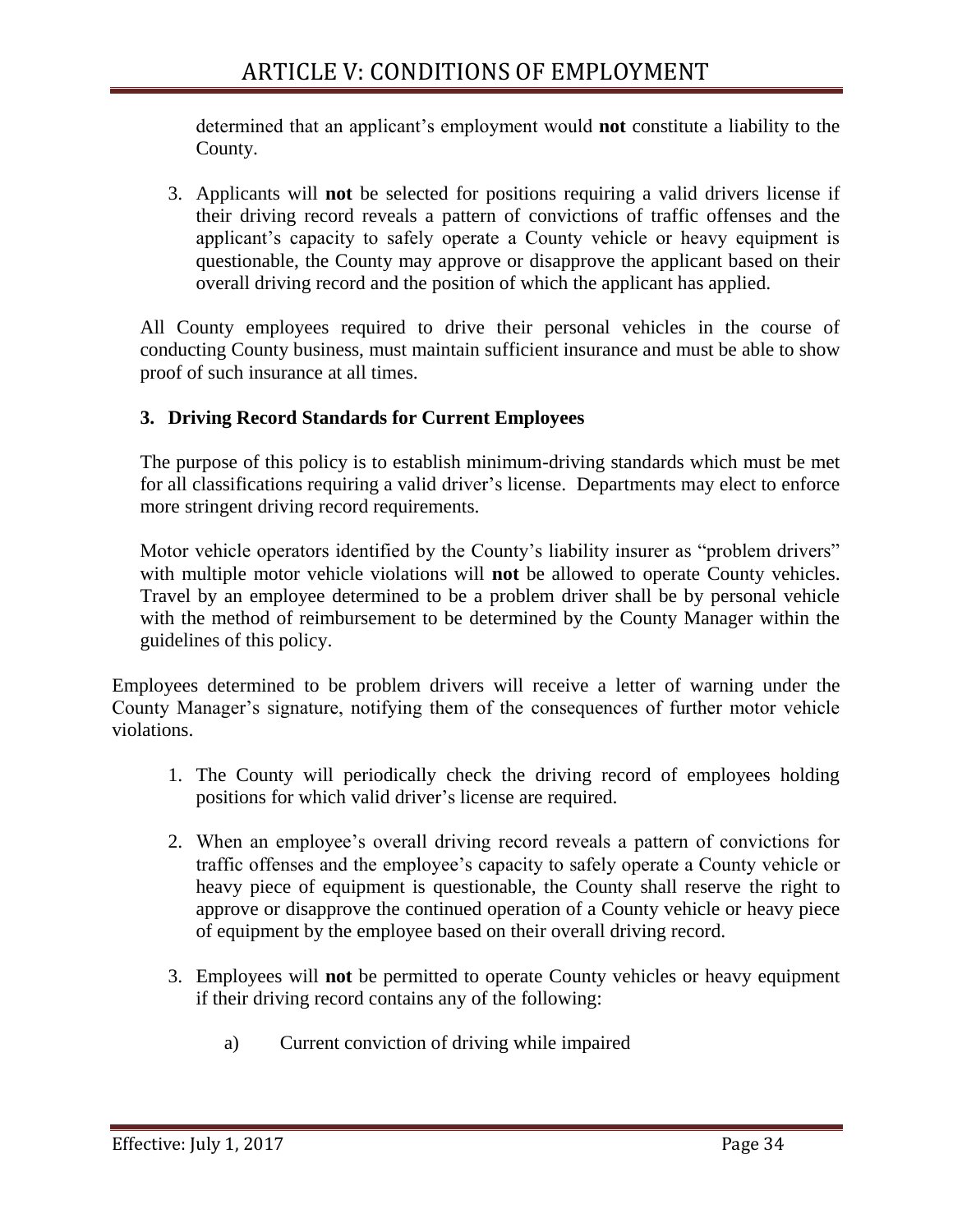- b) Conviction of death by vehicle, hit and run, racing careless and reckless or other major offenses for which their driving privileges have been suspended or revoked.
- 4. Any employee in a position requiring a valid driver's license is subject to disciplinary action up to and including dismissal for violations in accordance with Standard Procedures. Any employee who has their State Drivers License suspended or revoked shall **not** operate a County vehicle and shall immediately report such suspension or revocation to their supervisor.

## **4. Vehicle Accident Reporting**

The purpose of the vehicle accident reporting is to establish a standard procedure to report vehicle accidents involving County vehicles. In the event of an accident involving a County vehicle, the following procedure shall apply:

- 1. Notify law enforcement officials immediately by calling 911. The vehicle should **not** be moved until law enforcement has arrived, unless necessary for safety reasons.
- 2. Offer no information at the scene regarding the responsibility for the accident. Present insurance information to the responding officer. Under no circumstances, should the employee, Supervisor and/or Department Head advise the third party of insurance coverage or actions taken by County officials. Any related questions or problems shall be referred to the County Manager's Office.
- 3. Contact the Supervisor and/or Department Head immediately.
- 4. During regular business hours, the Supervisor and/or the Department Head shall contact the County Safety Director for the purpose of taking pictures of the damaged property. If the accident occurs after business hours, the employee, Supervisor and/or Department Head must take pictures of the property damage and location, if possible. The Safety Officer shall send pictures to the County Manager as soon as possible.
- 5. The employee shall complete the Northampton County Liability and Property Incident Report, which describes the accident. The reporting law enforcement officer will complete an indepth report. Inquire from the officer where and when a copy of the report may be obtained.
- 6. The Supervisor and/or Department Head shall notify the County Manager immediately but no later than the beginning of the next business day.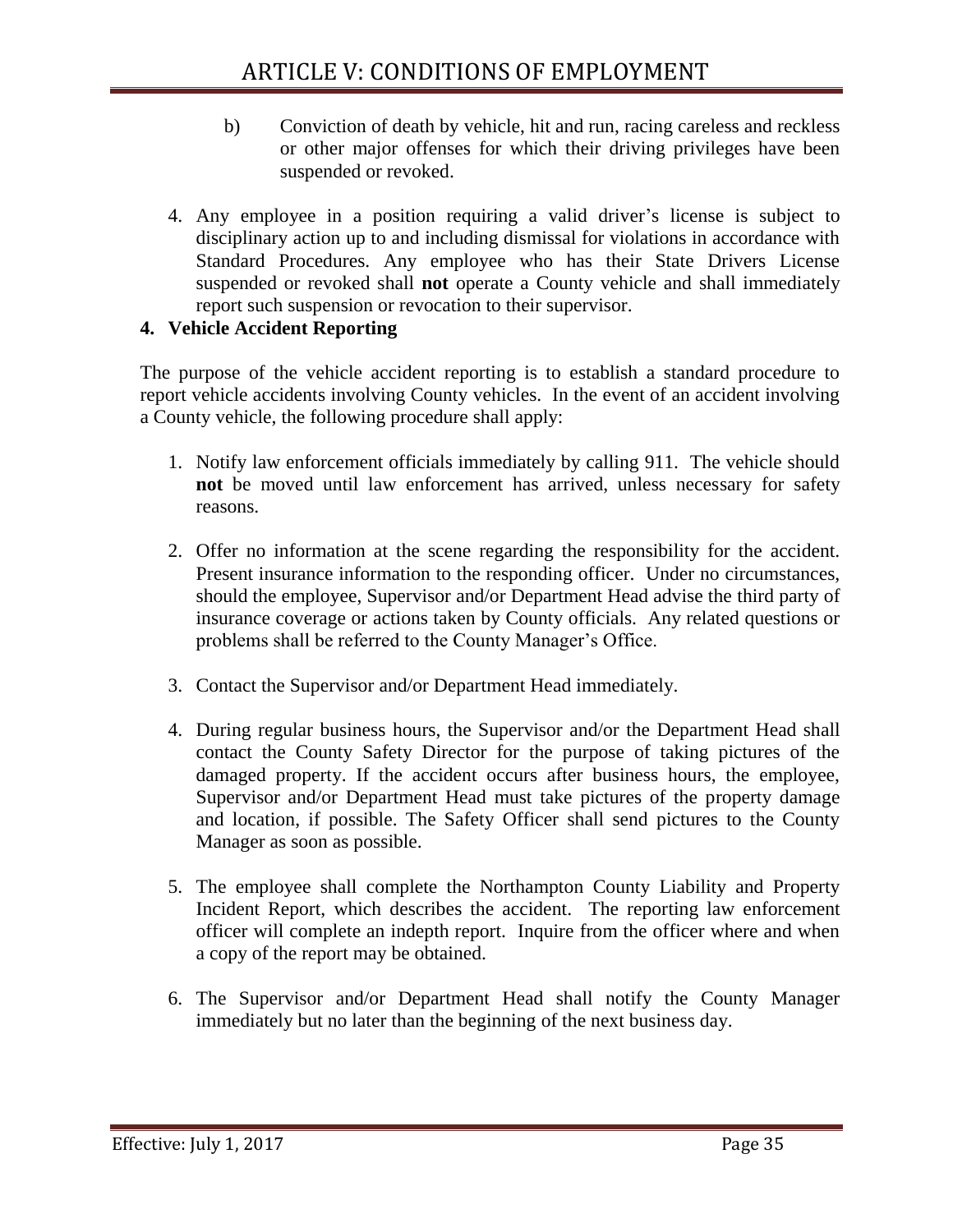7. All drivers of County vehicles involved in a motor vehicle accident must submit to a post accident drug test. If injured, this will take place at the medical provider's office.

# <span id="page-36-0"></span>**Section 26. Workplace Violence**

It is the intent of Northampton County to provide a workplace for County employees that is free from violence by establishing preventative measures, holding perpetrators of violence accountable and by providing assistance and support to victims.

This policy applies to all County employees as well as contractors and visitors to County premises.

*Definitions:*

*Workplace Violence* includes, but is **not** limited to, intimidation, threats, physical attack, domestic violence or property damage and includes acts of violence committed by County employees, contractor or businesss, customers, relatives, acquaintances or strangers against County employees in the workplace.

*Intimidation* is engaging in actions that includes but is **not** limited to stalking or behavior intended to frighten, coerce or induce duress.

*Threat* is the expression of intent to cause physical or mental harm. An expression constitutes a threat without regard to whether the party communicating the threat has the present ability to carry it out and without regard to whether the expression is contingent, conditional or future.

*Physical attack* is unwanted or hostile physical contact such as hitting, fighting, pushing, shoving or throwing objects.

*Domestic Violence* is the use of abusive or violent behavior, including threats and intimidation, between people who have an ongoing or prior intimate relationship. This could include people who are married, live together or date or who have been married, live together or dated. Property damage is intentional damage to property and includes property owned by the County, employees, visitors or vendors.

Northampton County is concerned about every individual's well being and personal safety while on County property. Acts of violence and/or threats of violence, including any act of an assault nature, whether expressed or implied toward individuals, while on County property, are prohibited.

Included are acts of violence when such conduct stems from County business or may affect County business, operations, reputation or employees, regardless of the time or location.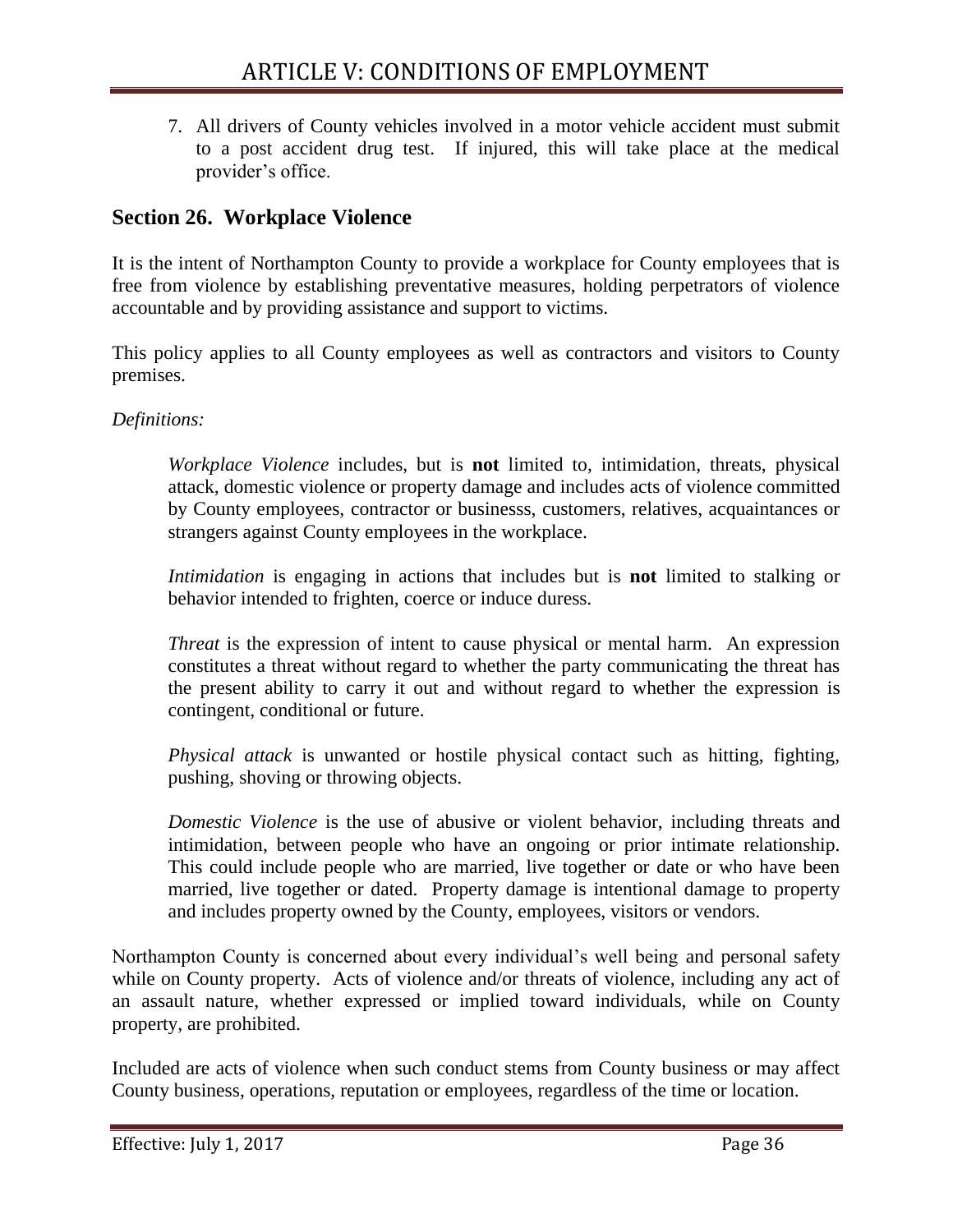The County may make efforts to protect victims of workplace violence by offering all available security measures. Victims may also need special accommodations or adjustments to their work schedule, location or working conditions in order to enhance their safety.

The County may accommodate these requests and needs whenever possible and appropriate. The County may work closely with victims to ensure that both the needs of the victims and the County are addressed.

Management is expected to offer support to victims of workplace violence, which includes domestic violence. Management may use their discretion to grant a victim leave time for medical, court or counseling appointments related to trauma and/or victimization.

#### 1. Acts of Violence and Threats

Should a threat or act of violence become known, employees should adhere to the following procedure.

- a) Immediately report the incident to someone in management. Provide as much information relating to the incident as possible. Incidents reported to management should be forwarded to the Sheriff and County Manager.
- b) All reports regarding threats or acts of violence will be kept confidential. Employees are required to report such incidents without regard or fear of retribution from management. Failure to report such incidents may result in disciplinary action.
- 2. Employee Conduct
	- a) Any employee initiating and/or participating in such conduct will be subject to disciplinary action, up to and including termination and/or a criminal complaint. In addition, any employee **not** terminated for such conduct may be required to submit to a fitness for duty evaluation before returning to work to ensure he/she does **not** present a threat to persons and/or property. Any person who is **not** an employee, such as a contractor, vendor or visitor, will be subject to removal from County property and/or a criminal complaint.
	- b) For informational purposes only, an employee who receives a protective/ restraining order, which lists the County owned or leased property, as a protected area is required to provide the Human Resources Director a copy of the official document.
- 3. Weapons on County Property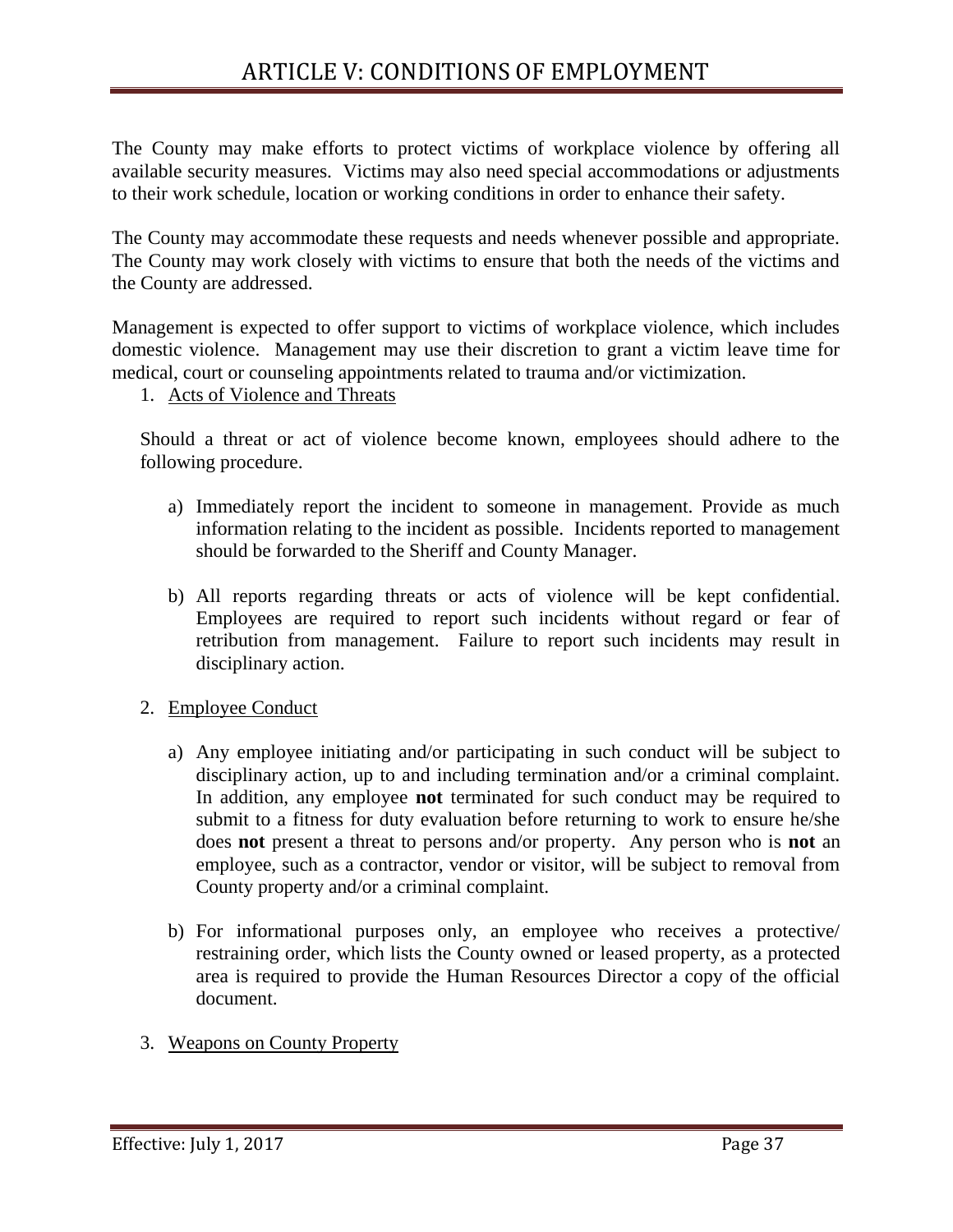- a) Firearms and other dangerous weapons are **not** permitted on or in Northampton County property or buildings at any time, with the exception of tools of the trade. This procedure does **not** apply to local, state or federal law enforcement officers acting in the line of duty. Employees who need clarification of the definition of a dangerous weapon may contact the Department Head.
- b) The County reserves the right to conduct a search of personal effects and vehicles while these items are located on or in County properties.

A violation of this policy shall be considered unacceptable personal conduct as provided in the Disciplinary Action, Suspension and Dismissal Policy. Acts of violence may be grounds for disciplinary action, up to and including termination. This policy prohibits retaliation against any employee who, in good faith, reports a violation of this policy. Every effort will be made to protect the safety and anonymity of anyone who comes forward with concerns about a threat or act of violence.

# <span id="page-38-0"></span>**Section 27. Sexual Harassment Policy**

Northampton County is committed to providing all employees with a work environment that is free of sexual harassment and other unlawful harassment. Therefore, the County strictly prohibits all forms of sexual harassment or other unlawful harassment in the employment relationship and in the employment context.

Employees are prohibited from harassing other employees whether or **not** the incidents of harassment occur on County premises and whether or **not** the incidents occur during working hours.

## *Definition:*

*Sexual harassment* is defined as any unwelcome sexual advances, requests for sexual favors or other verbal or physical conduct of a sexual nature which is explicitly or implicitly tied to a term or conditions of employment, which unreasonably interferes with an employee' s performance on the job, or which creates an intimidating, hostile or offensive working environment.

Sexual harassment can include, but is **not** limited to threatening, directly or indirectly, to retaliate against an employee, if the employee refuses to comply with a sexually oriented request; denying, directly or indirectly, an employee an employment-related opportunity, if the employee refuses to comply with a sexually oriented request; promising of job benefits in exchange for sexual favors; offensive or unwelcome physical contact or touching; sexual advances or offensive propositions; unwelcome flirtations; obscene or sexually suggestive gestures, comments or jokes; and the display of sexually explicit pictures, cartoons, or other items in the workplace.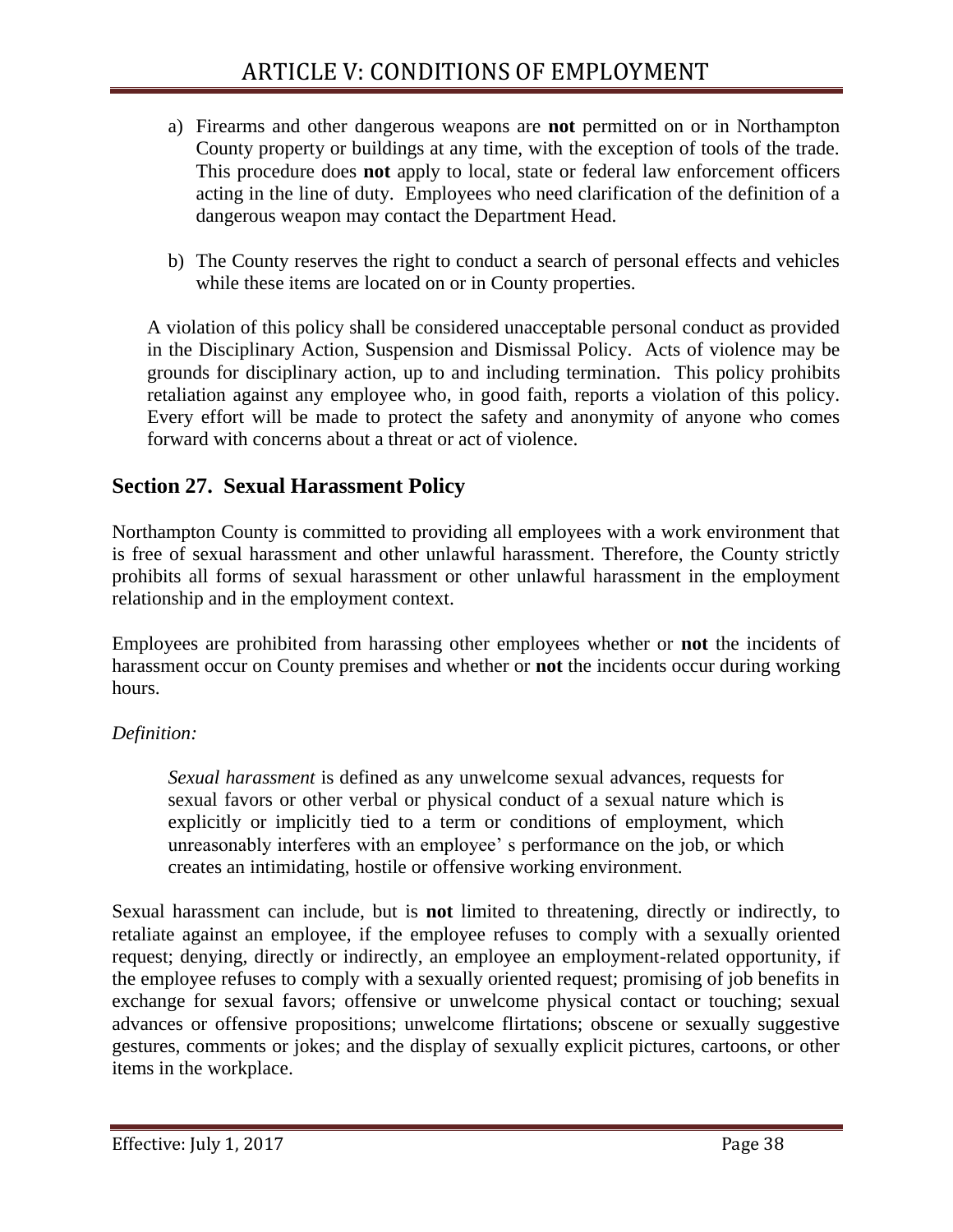Sexual harassment may include any conduct, whether between male/male, female/female, or male/female, of a sexual nature that is unwelcome and makes a reasonable person feel uncomfortable.

# <span id="page-39-0"></span>**Section 28. Unlawful Workplace Harassment**

No retaliation or other adverse action will be taken by the County against an employee who makes any report about sexual harassment or other unlawful harassment; communicates an intent to file a sexual harassment charge; testifies on behalf of a co-worker who filed a charge; refuses to testify on behalf of the County; files charges against other employers; opposes discriminatory employment practices; or reports discrimination or harassment on behalf of another employee.

In response to a charge of harassment, the County will take immediate action to investigate thoroughly all charges and to take appropriate remedial measure to end any harassment and to prevent any future harassment. Disciplinary action including, but **not** limited to, termination will be taken against any employee who engages in sexual harassment or other unlawful harassment.

The purpose of the Unlawful Workplace Harassment Policy is to establish that Northampton County prohibits unlawful workplace harassment to employees and to ensure that Northampton County work sites are free of unlawful workplace harassment.

The policy of Northampton County is that no employee may engage in conduct that falls under the definition of unlawful workplace harassment. All employees are guaranteed the right to work in an environment free from unlawful workplace harassment and retaliation. Northampton County will thoroughly investigate all complaints made by employees and will take appropriate remedial or disciplinary action up to and including dismissal.

- 1. *Unlawful Workplace Harassment* is unwelcome or unsolicited speech or conduct based upon race, sex, creed, religion, national origin, age, color or handicapping condition as defined by G.S. 168A-3 that creates a hostile work environment or circumstances involving quid pro quo.
- 2. *Hostile Work Environment* is one that both a reasonable person would find hostile or abusive and one that the particular person who is the object of the harassment perceives to be hostile or abusive. Hostile work environment is determined by looking at all of the circumstances, including the frequency of the allegedly harassing conduct, its severity, whether it is physically threatening or humiliating, and whether it unreasonably interferes with an employee's work performance.
- 3. *Quid Pro Quo harassment* consists of unwelcome sexual advances, requests for sexual favors or other verbal or physical conduct when: (a) submission to such conduct is made either explicitly or implicitly a term or condition of an individual's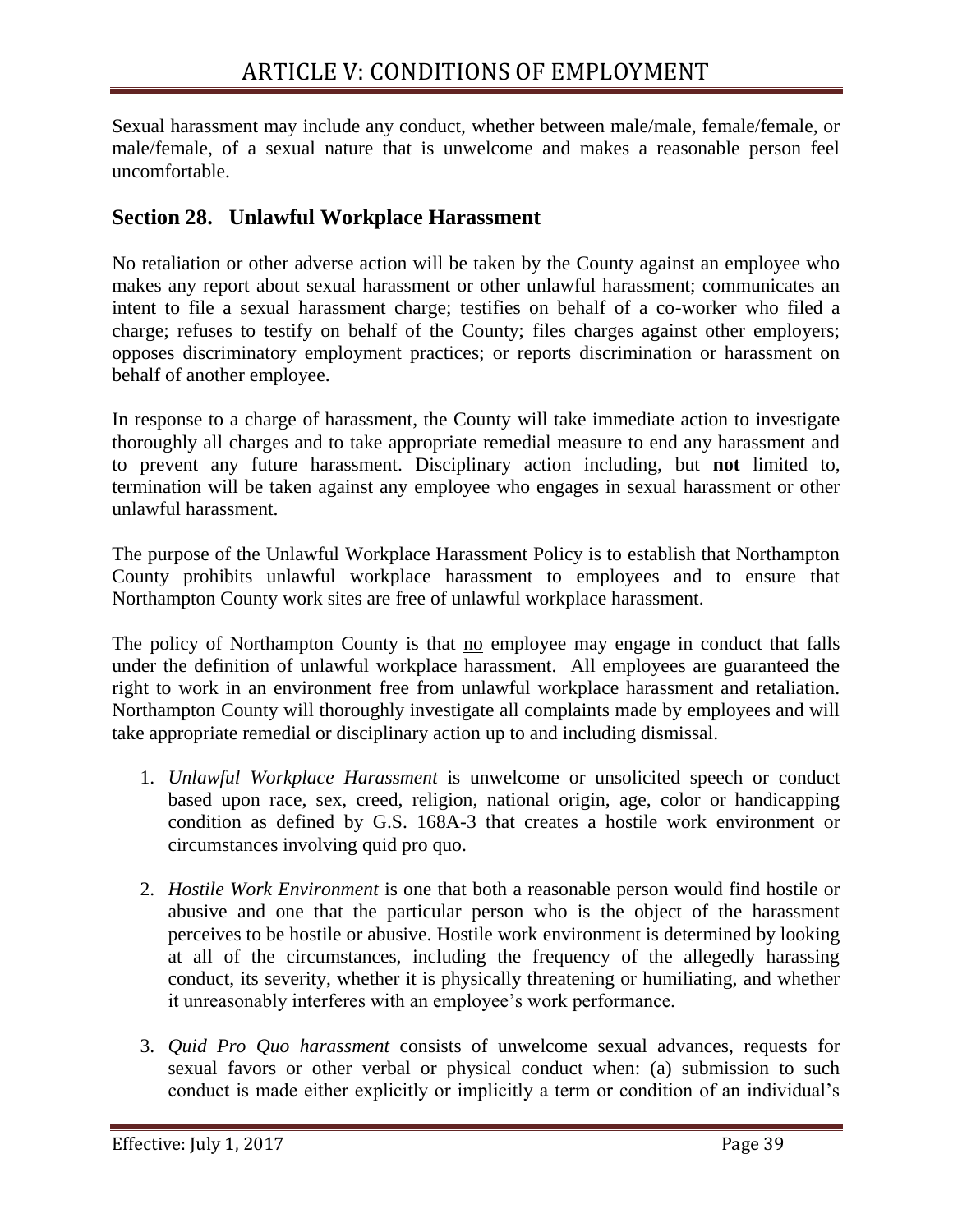employment, or (b) submission to or rejection of such conduct by an individual is used as the basis for employment decisions affecting such individual.

4. *Retaliation* is adverse treatment which occurs because of opposition to unlawful workplace harassment.

Any employee, who perceives harassment, must submit a written complaint containing specific information to their Department Head. Department Heads shall investigate; take appropriate corrective and remedial action and address in writing within (sixty) 60 days of receiving the complaint.

In cases where the complainant is a General County Employee, the Department Head will report findings to the County Manager. If the complainant perceives the harassing behavior is provided by the Department Head, the complainant must report the incidents to the Human Resources Director who will investigate and report all findings to the County Manager. Findings may include disciplinary action up to and including dismissal.

# <span id="page-40-0"></span>**Section 29. Outside Employment Policy**

The work of the County shall take precedence over other occupational interests of employees. Violation of this policy or conflicting outside employment will be grounds for disciplinary action up to and including dismissal.

County employees shall obtain advance approval for outside employment of any nature. Request for permission to engage in outside employment shall be submitted to the DEPARTMENT HEAD for approval, in writing, prior to engaging in or accepting work.

Once the outside employment request is approved, the employee shall submit an annual request to the Department Head for review and to ensure the outside employment does **not**  cause any Department disruption.

Outside employment for Department Heads is discouraged. In the case of Department Heads who are subject to the State Personnel Act, requests for permission to engage in outside employment shall be submitted, in writing, to the Department Head's governing Board of Directors for consideration.

All requests for Department Heads to engage in outside employment must also receive approval from the Northampton County Board of Commissioners. If approved by the Department Head's governing board, notification shall be provided to the County Manager's and/or the Human Resources Director's office. All other Department Heads shall submit their request for permission to the County Manager.